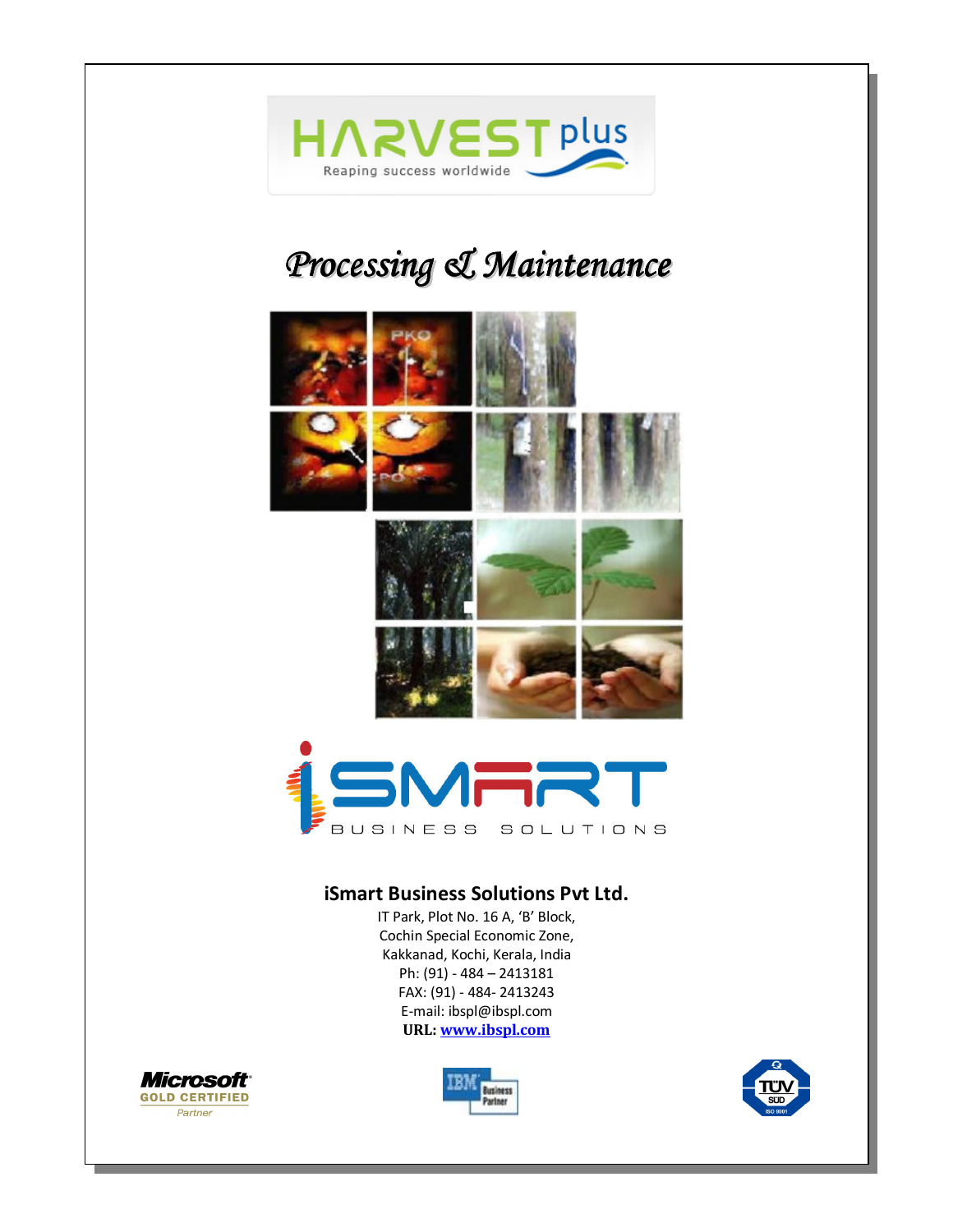

# Index





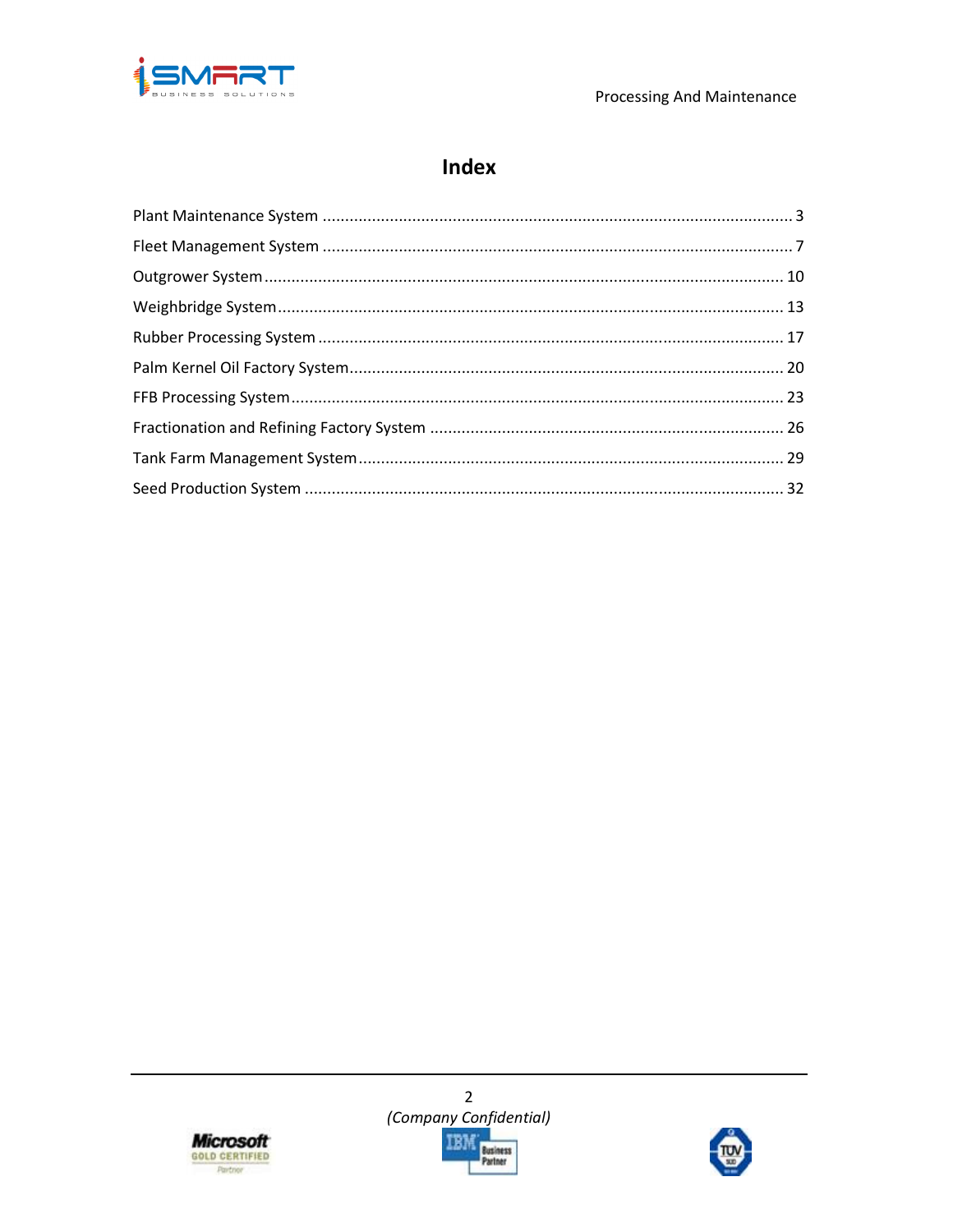

# **Plant Maintenance System**

The HARVEST plus Plant Maintenance System takes care of all the operational details related with the engineering section of an enterprise. The functioning of plants can be maintained through this system. You can capture the estate or division details in which the plants are located. It provides the workflow control for the major operations like job card, out sourcing, time sheet schedule, and machinery process to control the logistics and provide the management with in depth analysis of cost and management of resources.

It integrates all the operations of the logged in engineering unit to give an overall view. You can schedule the jobs to be done in the plant in a specified date. The departments in the plant can raise job requisitions, which is to be allocated after sanctioning. It calculates the labour cost of the opened job cards created for doing the requested jobs. The costs are updated to the general ledger. Also the jobs in the plant can be out sourced. This system keeps track, of the details of the machines used in the plant, mainly for reporting purpose.

It integrates with other sections like Materials Management, Financials and Administration to centralize processing. It also gives additional provisions required to optimize day-to-day operations like checklist entry and its status maintenance, scheduling and breakdown maintenance.



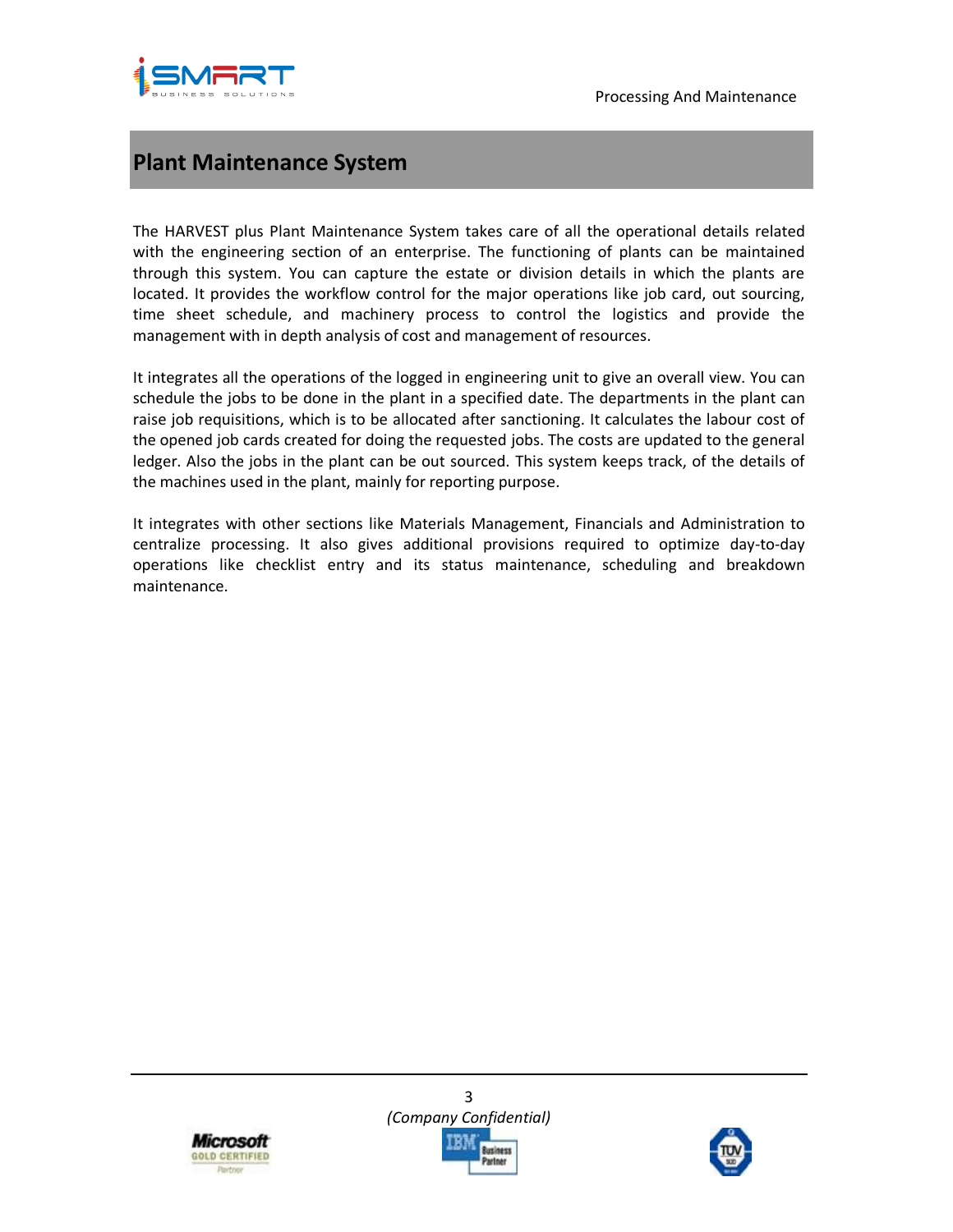

## **Main Features of Plant Maintenance System**

The functioning of the engineering section of an enterprise can be done through the Plant Maintenance System.

The main features of this system are:

- 1. **Expenses incurred are distributed among various machineries:** The scope of Plant Maintenance System is to distribute the expenses incurred in the engineering units like wages to the employees etc. to the various estate machineries which had under gone maintenance work in the unit. It captures the data from estate/division on which the plant is located and facilitates the functioning of the plant.
- 2. There is the provision to create multiple sections under the engineering unit/plant. You can also set the in charges for these sections with in the corresponding engineering units or plants.
- 3. This system has the provision to create the job items under plant /engineering unit and we can tag sections with the job items. Assets, machinery, equipment and vehicle together are termed as job item, which need maintenance. The *Job Item* screen is used to define these job items in the plant or administrative unit to perform the day to day activities.
- 4. This system helps to define the skill category in engineering system and allocate charge out rate against that. This helps in identifying the skills needed for doing a particular task. This rate is used for the costing of job cards.
	- 5. **Jobs are divided into tasks**. In an engineering unit, a job can be divided in to different tasks. There is the provision to define tasks in the section, via engineering unit. The tasks involved will vary for each kind of service. You can also define the assets, procedures followed, materials used, the man days utilized, and the tools and safe guards used to perform the task, through this system.
- 6. **Generate service schedules:** This system helps to prepare maintenance schedule of machineries in the engineering unit and outside the engineering unit/plant. According to this schedule there is a provision to generate job requests/job cards, and alerts. There are mainly two types of schedule handling in this system:
	- $\triangleright$  Routine Service
	- $\triangleright$  Routine Inspection / Checks
- 7. **Service Request:** Jobs are done based on the requests for the job item made by the concerned departments When a request for repair is reported with the engineering unit, further action is taken on the request only after verification of request. There are different ways to create the job request based on the request source. The request source types are:





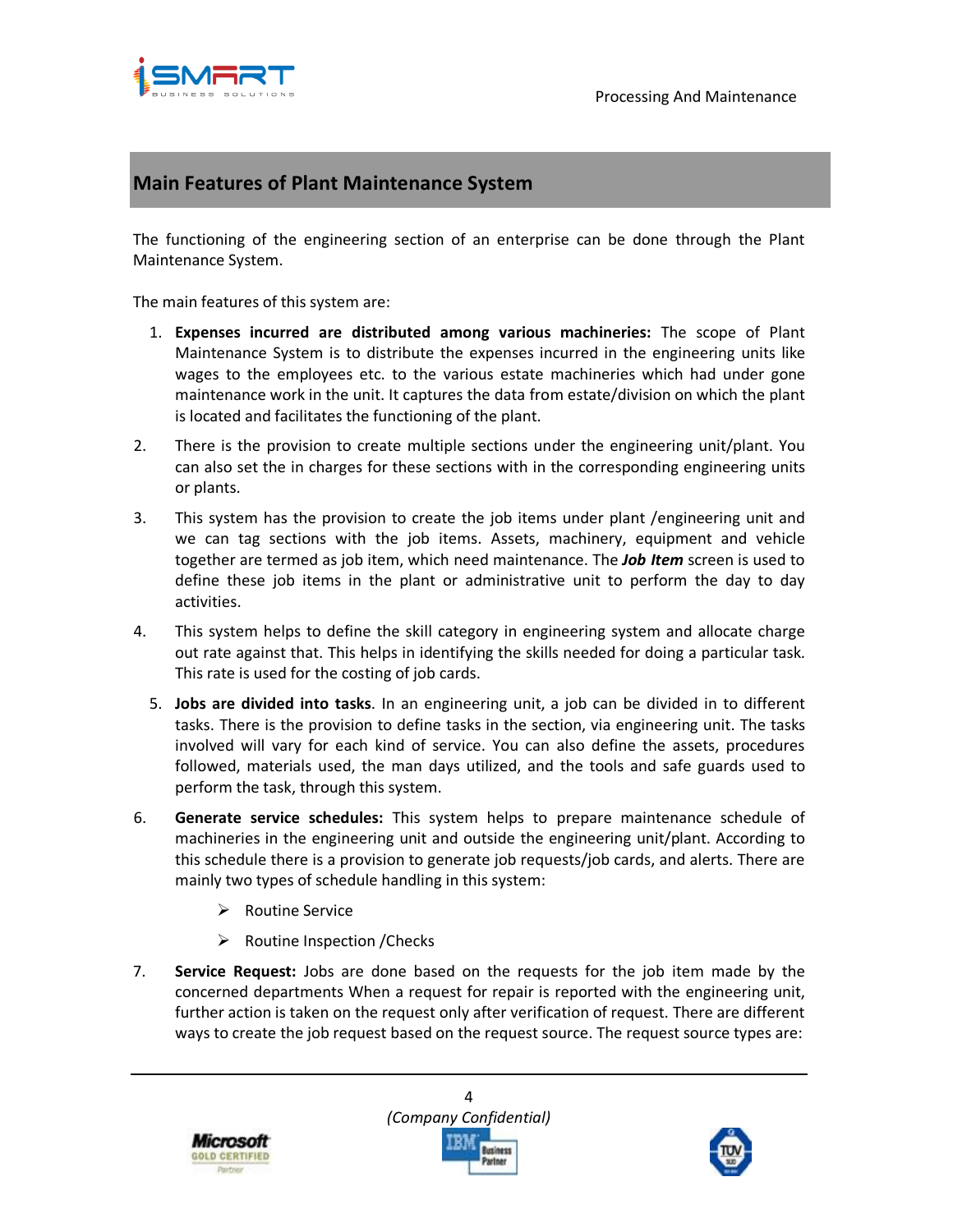

- $\triangleright$  Engineering unit
- $\triangleright$  Administrative unit
- $\triangleright$  Party
- $\triangleright$  Schedule
- $\triangleright$  Plant
- 8. **Job card:** This is the primary document for doing any maintenance work in the engineering unit. All the major works will be carried out depending on this job card only. You can outsource the work also.
- 9. **Cost Estimation:** The cost for doing a job based on the job cards prepared is calculated and distributed against each of the machineries. The cost is estimated corresponding to the tasks done, man hours utilized, material used and service charges. The total of these will be termed as the estimated cost for the request. There are two methods for calculating the labor cost:
	- $\triangleright$  Based On Skill Category Rate
	- $\triangleright$  Based On Workshop Hourly Rate
- 10. **Facilitates SIR generation:** For all the registered jobs the respective engineering unit housing clerk can allocate mechanic / worker to execute the task. The system will generate the corresponding stores issue requisition in the Inventory Control System, based on this material allocation.
- 11. The attendance details of the workshop employee can be entered, with respect to each Job card and task.
- 12. There is the provision to enter the material consumption details and return the job cards.
- 13. Additional expenses incurred to job cards can be tracked.
- 14. This system facilitates doing some small works with out job card.
- 15. **Facilitates entering Disciplinary Actions:** This system keeps track of the actions taken against an employee for violating the operating procedures of the machinery assigned to him.
- 16. Provision to capture the day to day working of particular machinery in the engineering unit. This information is used to giving alert for various service schedules.
- 17. There is the provision to create a Job Reception, Job Release, Other Expenses, Machinery History, etc. based on the plant/engineering unit/admin unit.
- 18. **Maintains Accident Log Book:** Accidents may happen to the drivers or operators of the company during working hours. The accident details such as date and time on which the accident happened, type and the plant or engineering unit in which the accident happened etc., are maintained in all the plants to keep track of all the accidents.



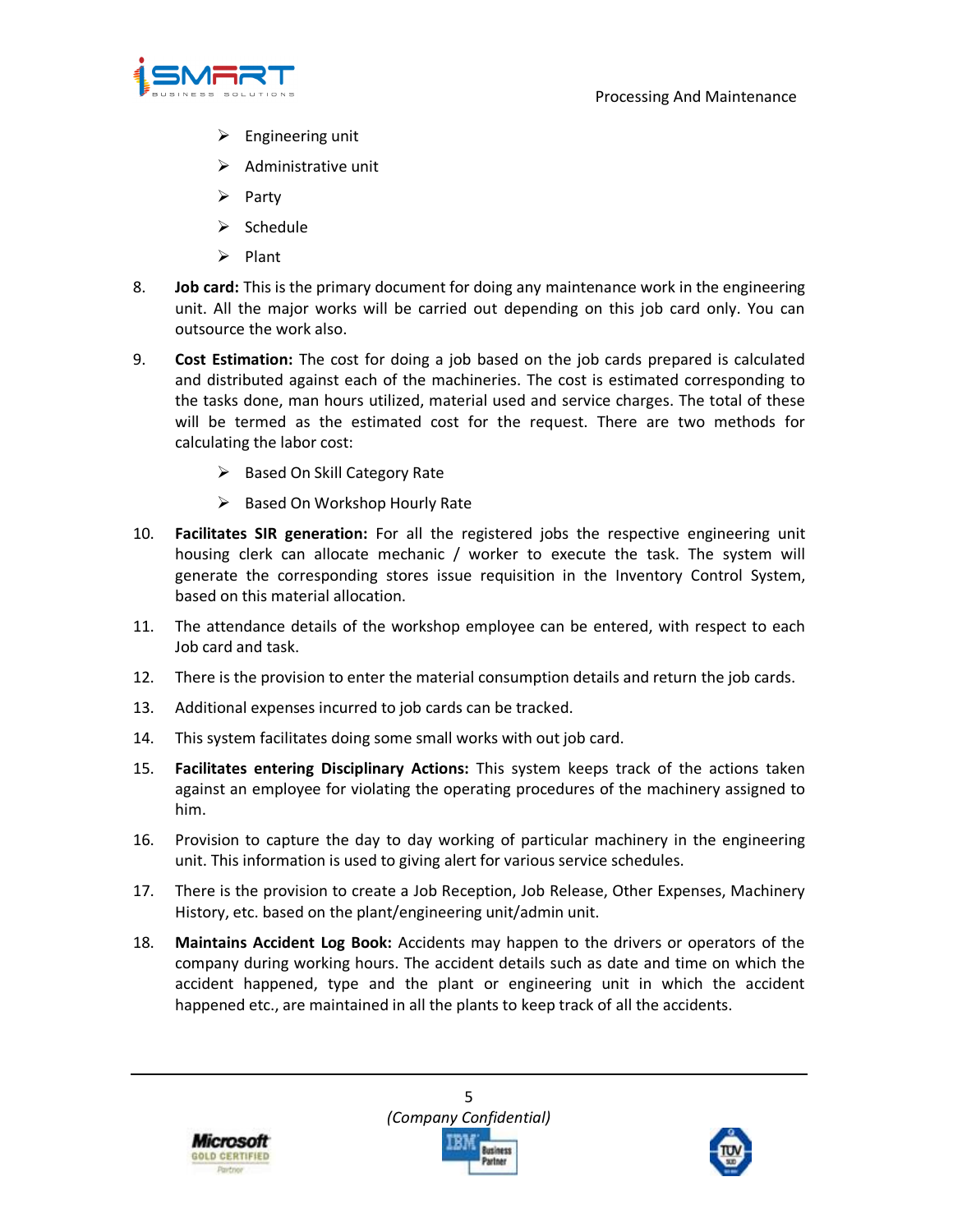

19. **Report Generation:** Various reports are incorporated in this system after analyzing the requirements of the end users. The main reports are Service schedule, Asset History, Costing Report, Bills of Material, etc.





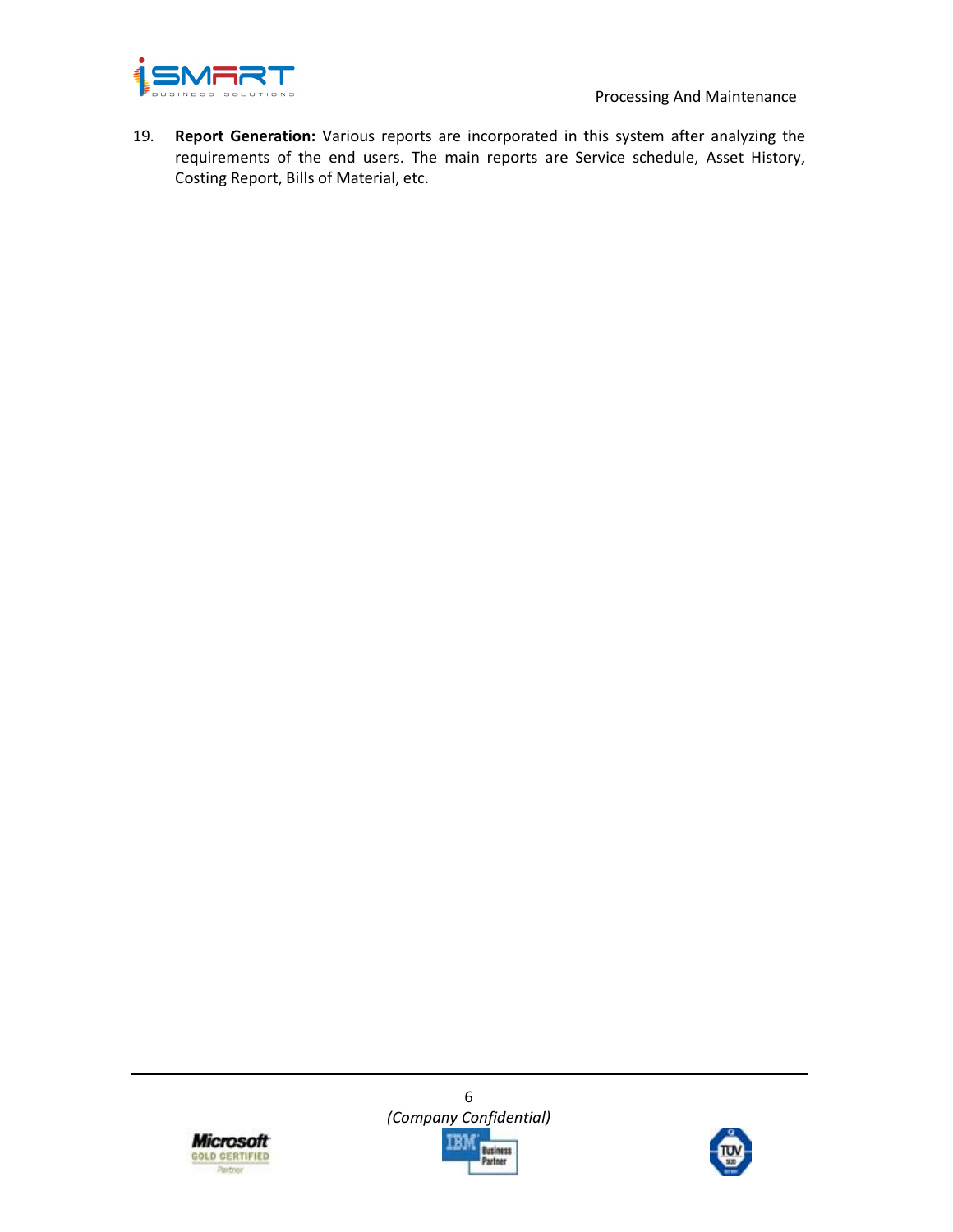

## **Fleet Management System**

The HARVEST plus Fleet Management System provides the efficient way of managing the running cost of the vehicles. This includes the accumulation of running, operating and maintenance cost of an asset and distributing the same on the basis of the usage. Transport is one of the important areas where assets are used and cost is distributed as per the usage.

Through this system you can categorize vehicles and can define specifications for vehicles. The notifications for the expiry date of tax and insurance could be scheduled. Requisitions for vehicles can be made for usage in a specified period. The vehicles can be allotted after sanctioning the specified requisitions by an authority. Daily logs can be kept containing the usage details of vehicles.

You can also record the maintenance details of vehicles through this system. The fuel and oil consumption details of the vehicles can also be entered. Disciplinary actions can be taken on the damage of vehicles. Various reports can be generated in this system.





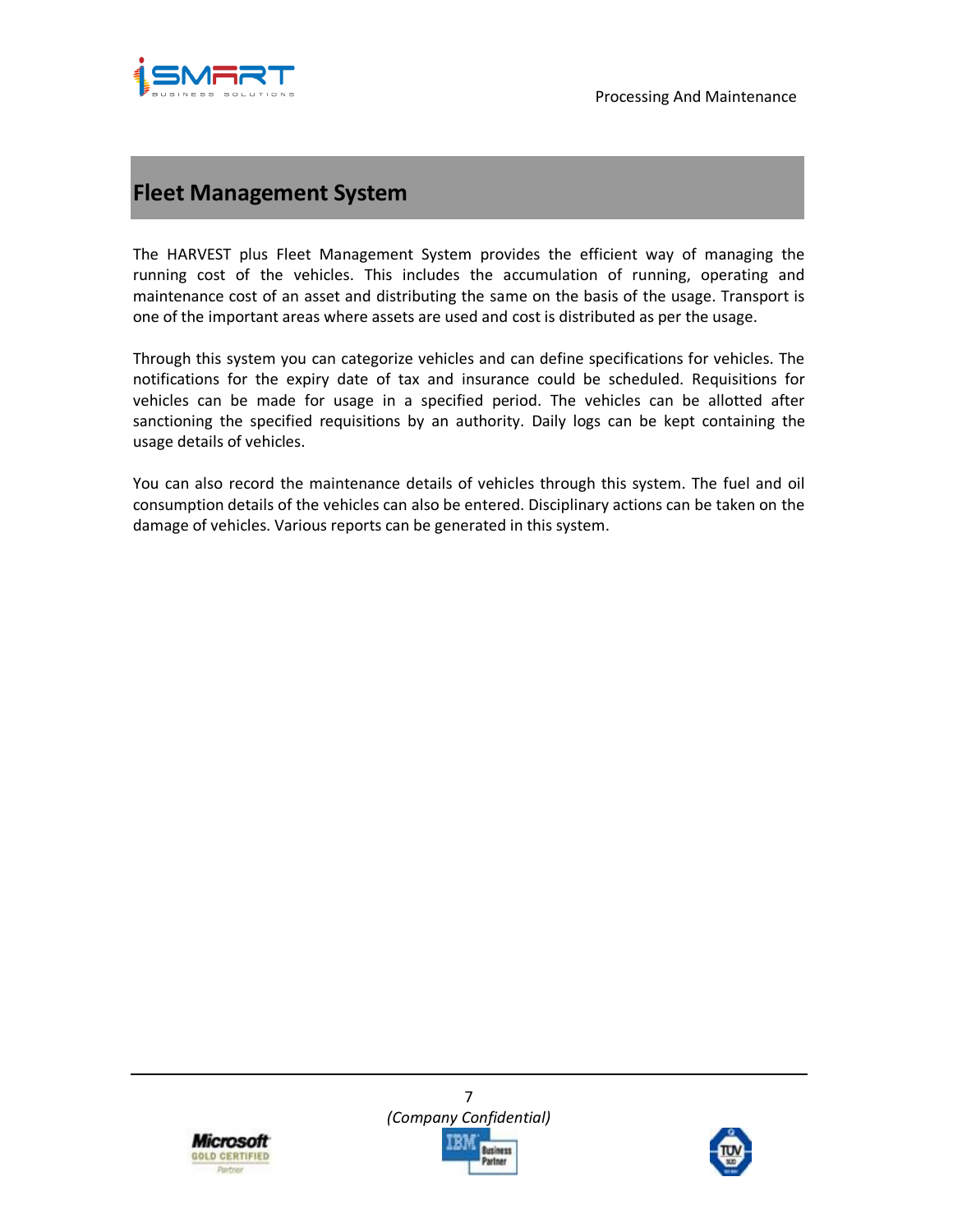

## **Main Features of Fleet Management System**

The Fleet Management System facilitates the functioning of transport system in the company. This system automates and thus simplifies all the functions related to transport and workshop.

The major features of this system are listed below:

- 1. This system provides provision to tag machinery to its usage and the standard performance of the machinery.
- 2. The vehicles and machineries can be categorized based on their usage, size etc. A hierarchy of vehicle classes can be created and maintained.
- 3. The expiry date of vehicle tax and insurance can be notified through either auto generated reports or passing automatic journals.
- 4. This system records the transport activities within various locations.
- 5. **Vehicle Requisitions:** The vehicle requisitions can be made, in which the procedures of vehicle requested for usage in a period can be entered. The vehicles will be allocated upon sanctioning.
- 6. The vehicle allocation can also be done without requisition. When there is a request for a particular vehicle and if that vehicle is already been allocated, then system will be able to suggest with the available same type of asset.
- 7. **Job Cards:** The Job cards can be created containing details of job requests. All the major works in the work shop will be carried out depending on this job card only.
- 8. **Fuel and Oil Consumption:** The details of fuel and oil consumed by the vehicles related to a job can be recorded.
- 9. **Daily Log:** The Daily log of the machinery is used to track the day to day use of the vehicles. With this you can also provide inputs to the employee remuneration calculation.
	- $\triangleright$  The total running hours and kilometers of vehicles in a day will be recorded and the corresponding running cost can be calculated.
	- $\triangleright$  The running cost distribution is based on the daily log entries in case the vehicles are allocated for a short period.
	- $\triangleright$  If the vehicles are allocated for long period, it is not mandatory to have daily log entries and the cost will be distributed on the basis of its allocation.



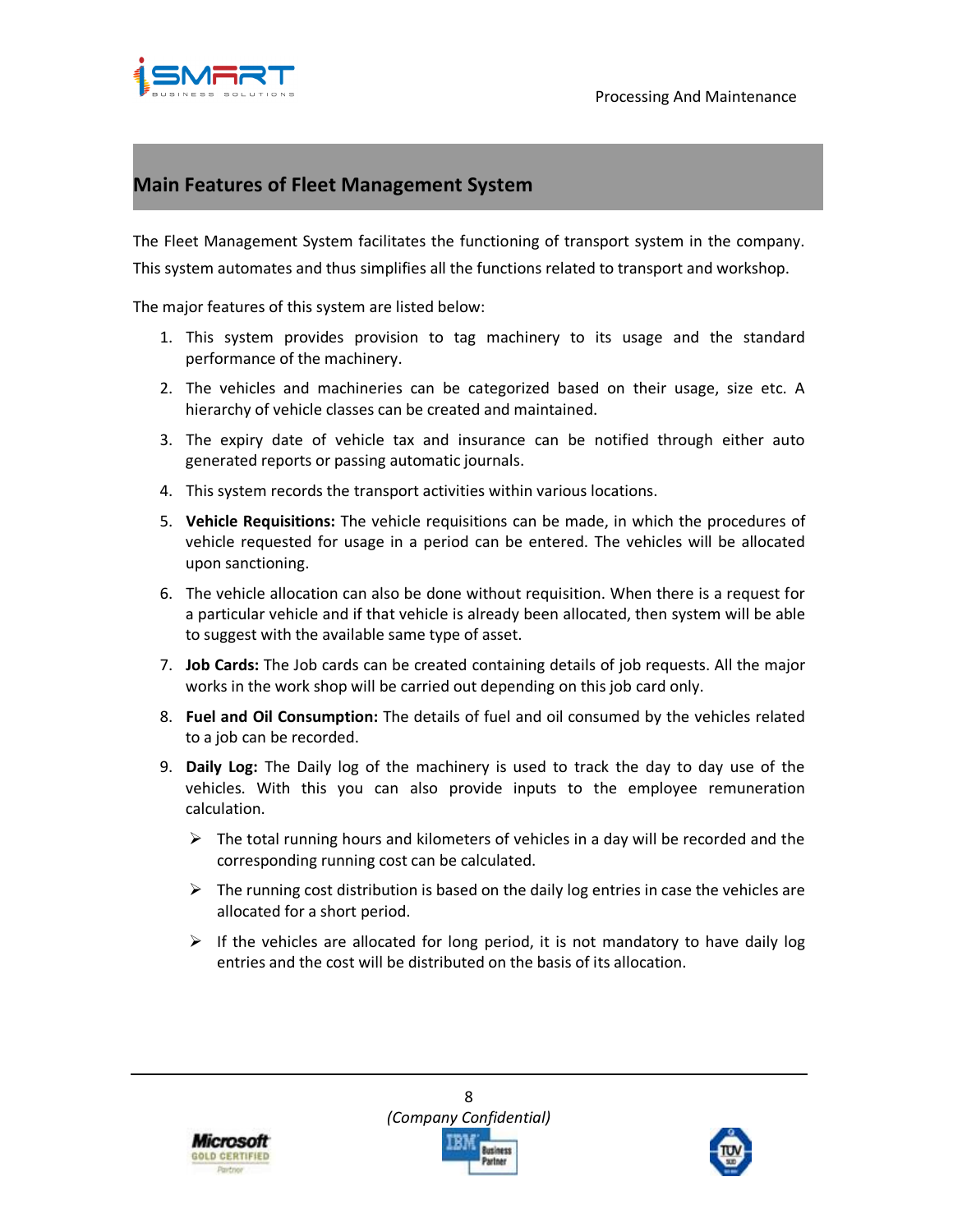

- 10. The details of vehicles hired from outside contractors can be entered through this system. The company can enter into a contract with the contractors for the specified period. The cost of the contract and also the details of charges to be deducted as maintenance cost can be entered, if any.
- 11. **Asset Allocation Codes (AAC):** The asset allocation codes are the codes related to the asset accounts of this system, which is linked with the specific account and analysis codes. The day-to-day charging will be done to these codes. The expense journals will be posted to the General Ledger System with the help of this linking.
- 12. **Document Management:** This system keeps track of the various documents related to the machinery / vehicles.
- 13. You can run processes which compute the cost for each trip and charge the cost to the beneficiary. There are various options to compute the unit rate, which constitutes the basis for getting the cost for each trip. This can be fixed based on the type of the machinery and cost distribution policy.
- 14. **Report Generation:** You can generate reports for viewing the cost for each trip and performance of machineries in terms of fuel efficiency and out put.



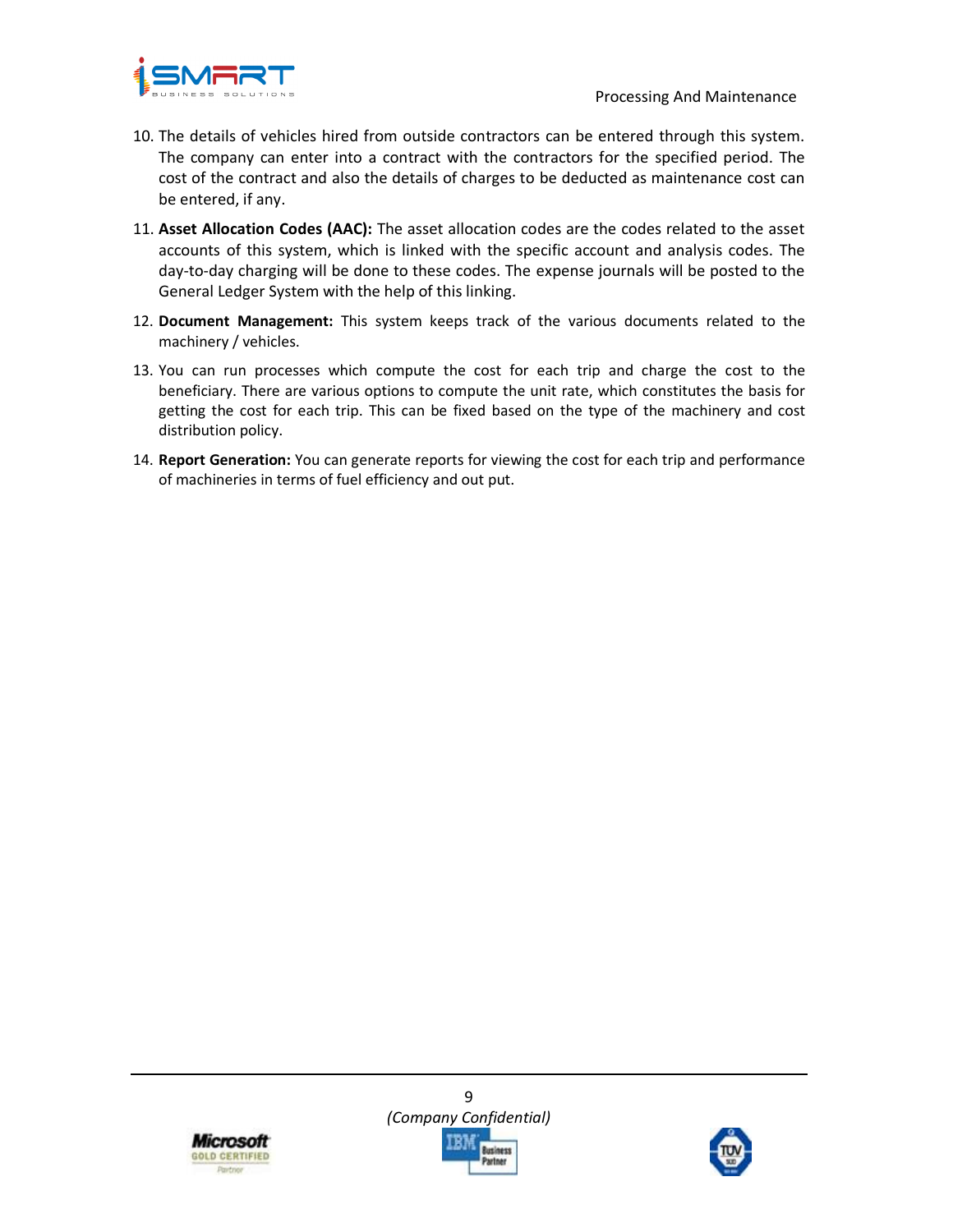

# **Outgrower System**

The HARVEST plus Outgrower system is designed to customize the activities related to the contract with the outgrowers. The outgrowers are the party that supplies the raw material for the manufacturing of the oil palm for the specific companies where in they utilize their resources for the production of fresh fruit bunches.

Through this system you can define the categories for out growers and can group various out growers into these categories. You can also define the market rate of raw materials with respect to its effective date.

The details of the contract can be prepared, sanctioned and cancelled through this system. Also the details of the renewing contract can be prepared, sanctioned and cancelled. You can maintain payment advice memos for the contracts prepared through this system.

You can also calculate and print the periodic crop projection based on the delivery schedule of out growers. The system has the provision to generate the reports for the corresponding transactions that takes place.



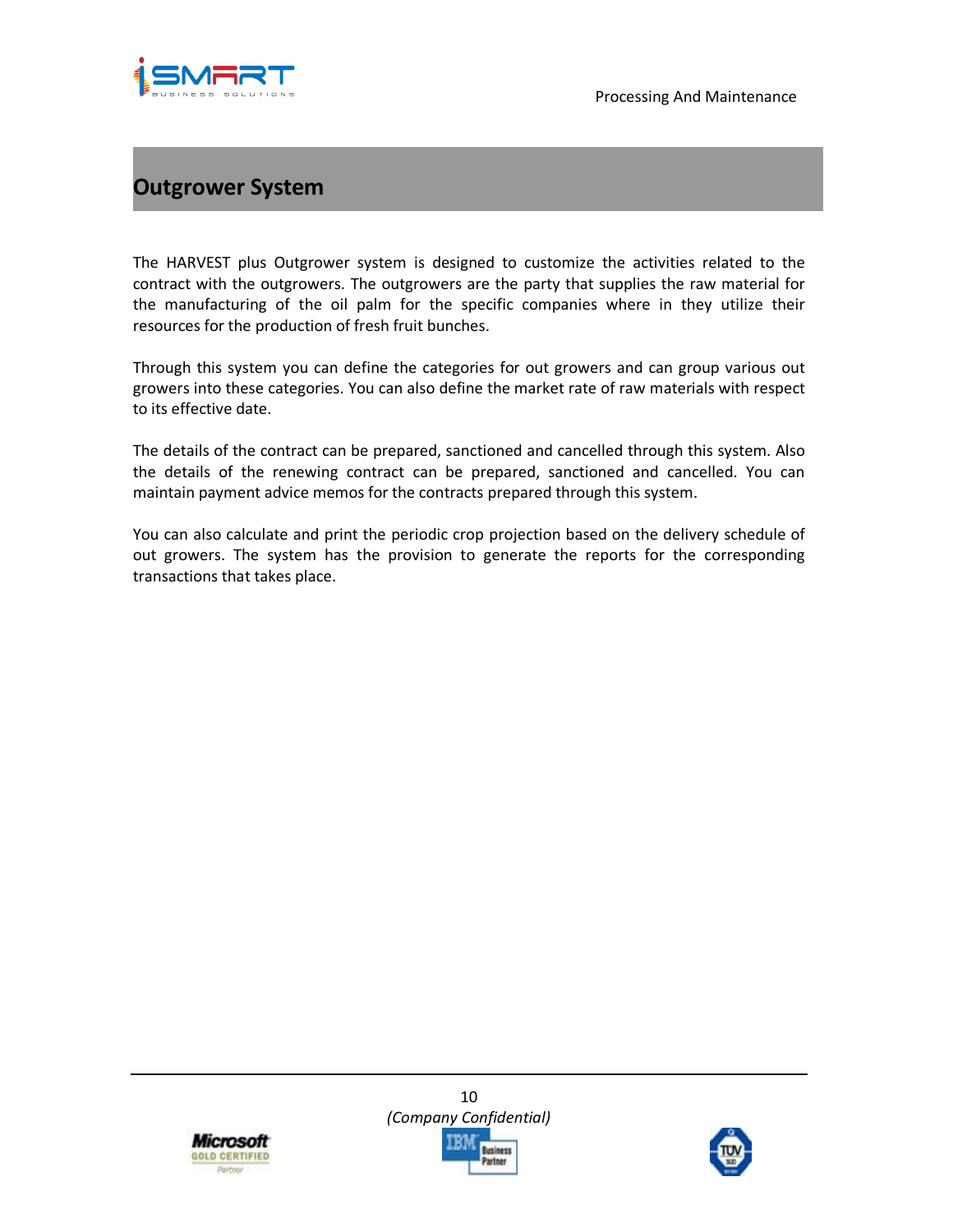

#### **Main Features of Outgrower System**

The system maintains all the contract details related to out growers of the company.

The major features of this system are listed below:

- 1. The *Category Definition* screen is used to define the various categories of out growers based on different factors such as location of supplier, quality and the type of the materials supplied to the company etc.
- 2. This system is designed to customize the activities related to the contract made with the out growers. The details of the contract can be prepared, sanctioned and cancelled.
- 3. The *Outgrower Categorization* screen is used to categorize the specific outgrowers or the smallholders based on different category criteria such as location, material quality, material supply etc and based on the specified category.
- 4. The market price for the raw material is again subject to changes based on the market trend. The *Market Price* screen is used to define the price for the raw material. The date from which the newly defined market price is in effective can be entered.
- 5. **Supply Contract:** Through this section the supply contracts can be prepared, sanctioned and cancelled.
	- The *Preparation* screen is used to enter the contracts details for supplying raw materials. You can enter the terms and condition of the contract, bonus details, raw material delivery schedule and payment schedule related to the contracts.
	- $\triangleright$  A bonus based on the supplied quantity for a month can be paid to the out growers based on the quality of the raw material they have provided. Also we can define the Bonus Rate per KG for the FFB supply during that month.
	- $\triangleright$  We can also define the additional charges or discounts, payment schedule, delivery schedule and the terms and conditions of the contract while creating the contract.
	- The *Sanctioning* screen is used to sanction or reject the supply contracts entered through *Preparation* screen. All the unsanctioned contracts as on the specified date will be displayed in the grid. The remarks regarding the sanctioning or rejection can also be entered.
	- The *Cancellation* screen is used to cancel the contracts that have been sanctioned. The reason for cancellation can also be entered.
- 6. **Renewing Contract:** Provision to extend or renew a contract based on the company's policy. This section contains screens which allow you to enter the details regarding the extension of the supply contracts. You can also sanction and cancel the extended contracts.
	- $\triangleright$  Contract nearing completion can be renewed or new contract can be created.





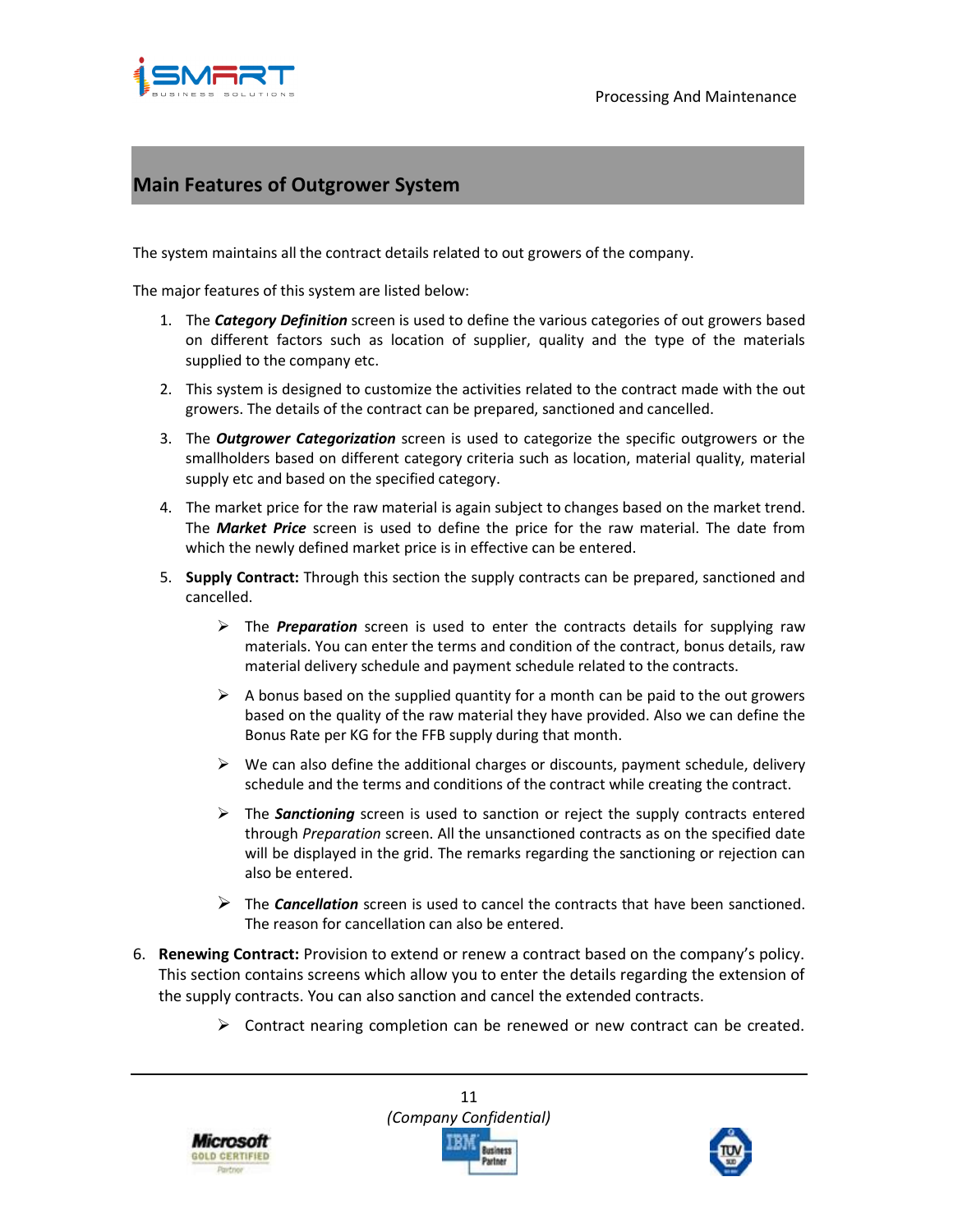

The period of the selected contracts can be extended.

- $\triangleright$  Contract can be renewed only once and modification of contract condition's of the renewed contract to that of the original contract is not possible.
- 7. The quality and quantity of the good's supplied can be known through the supplier register.
- 8. A payment advice memo can be generated for the out grower. The *Payment Advice Memo* screen is used to generate a memo based on which the payment is to be made to the outgrowers. The payment to be made to the outgrower is based upon the weigh bridge docket and contract details.
	- $\triangleright$  The journal will be posted in General Ledger System for the amount generated in payment advice memo.
- 9. **Crop Projection:** Provision to do crop projection based on the delivery schedule mentioned in the supply contract.
- 10. **Report Generation:** Various important reports can be generated such as *Expired Contract, Contract wise supply Register Summary as well as details, Payment Advice Register Details, and Due for Payment Process* etc.



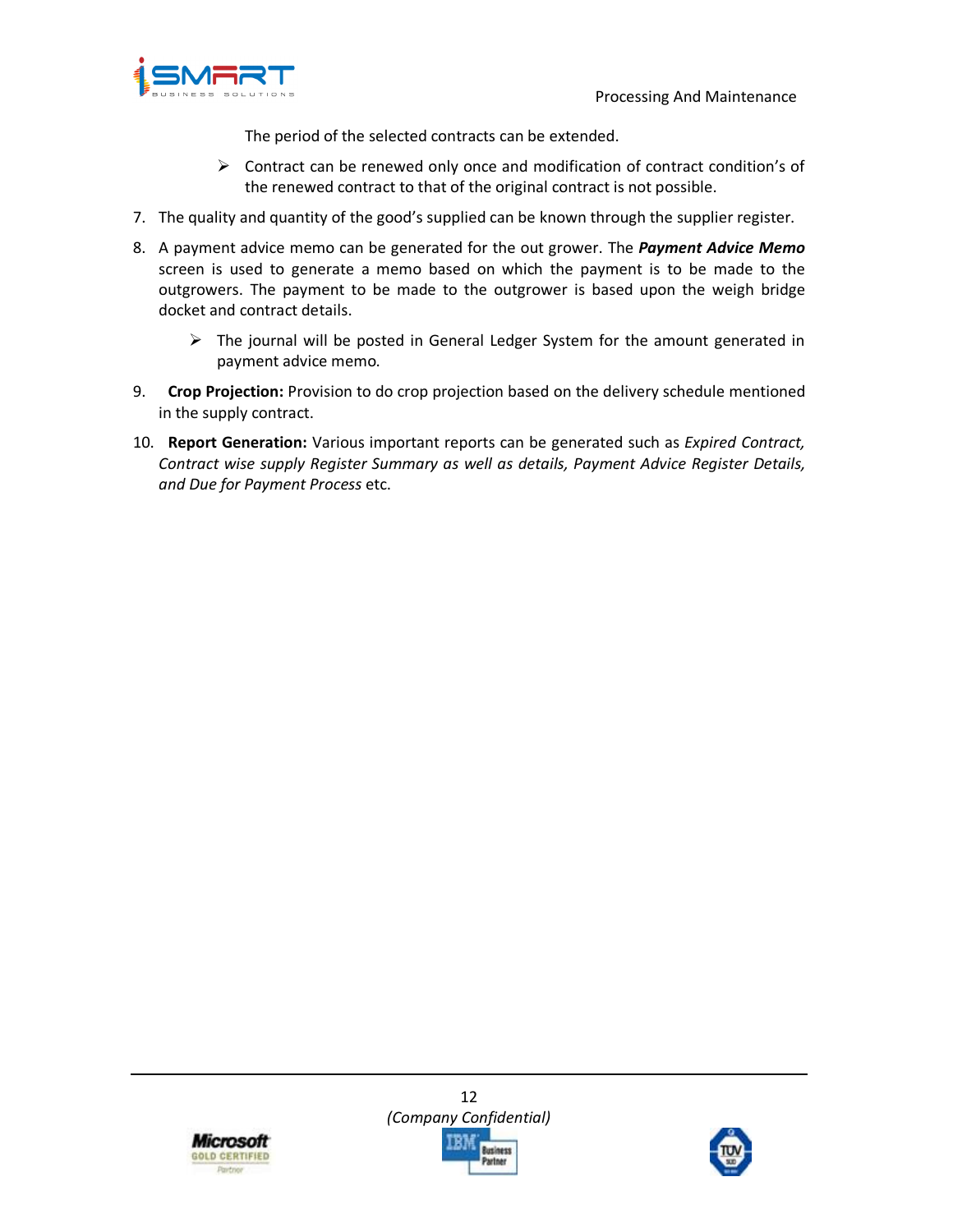



# **Weighbridge System**

The HARVEST plus Weighbridge System facilitates the functioning of weighbridge installed in a mill or factory of an estate. The weighbridge installed may be a manual or an electronic weighbridge. The various vehicle categories, vehicles and the capacity of materials that can be carried by each vehicle category can be defined in this system. The type of materials weighed and their source or destination can also be tagged through this system. The type of vehicles that can be allotted to a driver can be tagged in this system. The average bunch weights of the crops arriving from own field, block or out grower's farm can be captured here.

You can capture the weight of the material and vehicle arriving for weighment while performing the first weighment and second weighment. The calibration details of the weighbridge and vehicle / cage weight are also recorded. The details of blacklisted vehicle and driver can be specified through this system. You can also track the details of the quality of the crops arriving from own field / block or out grower's farm. Weighbridge system also produces all the desired reports required for monitoring and controlling the system.



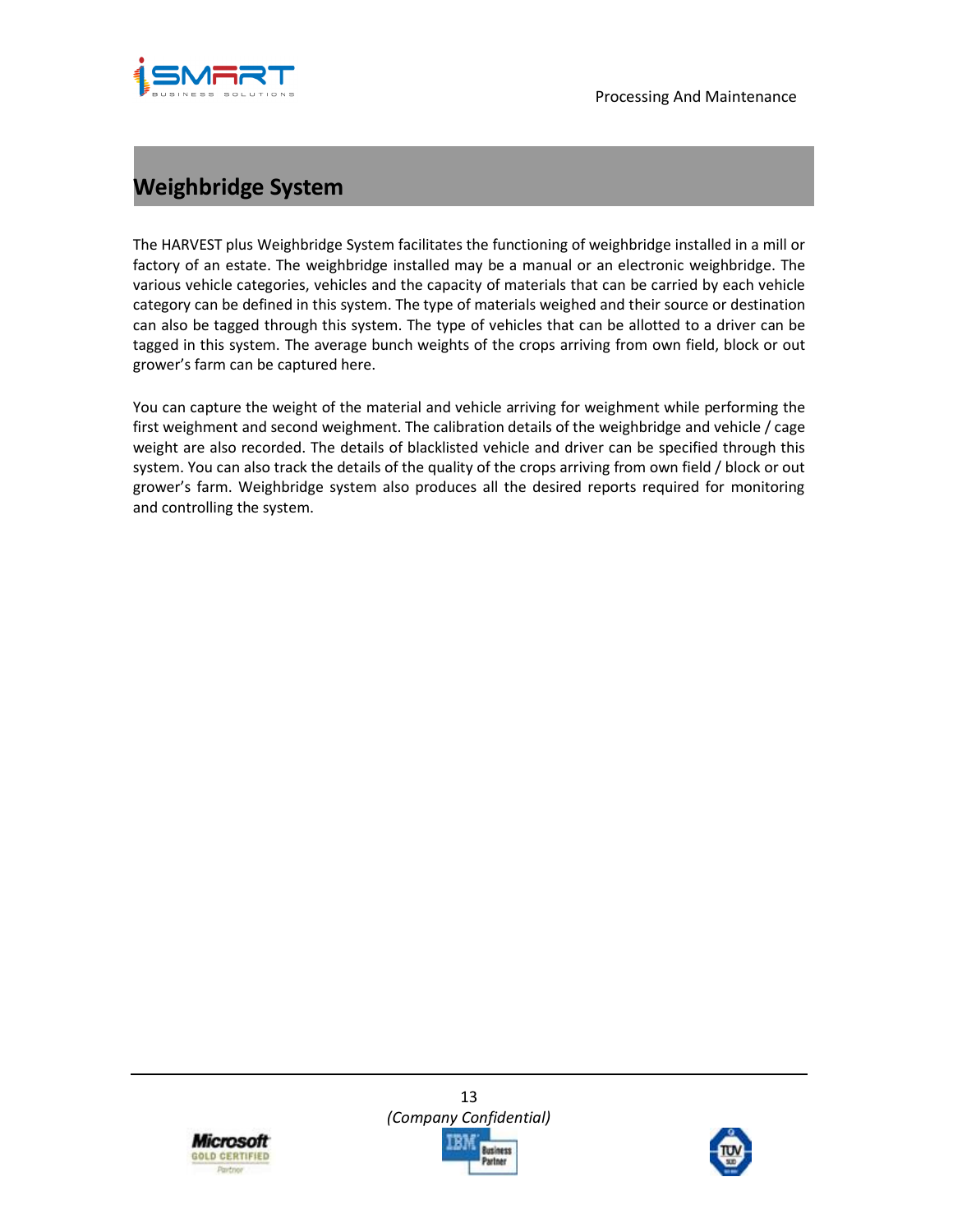



#### **Main Features of Weighbridge System**

The Weigh Bridge System facilitates the functioning of weighbridge installed in the mill or factory. Incoming and outgoing materials (products) are weighed on weighbridge before they are accepted or dispatched.

The major features of this system are listed below:

- 1. The weighbridges defined through *Weighbridge* screen can be a manual weighbridge or an electronic weighbridge, as your requirement.
	- $\triangleright$  Electronic weighbridge measures the weight and converts it in to digital signals and these signals are captured by computer through ports and the data will be stored for analysis purpose. The technical data transfer settings for the electronic weighbridge can be defined using this screen.
	- $\triangleright$  There is provision to do manual weighing in absence of electronic weigh scale.
- 2. The HARVEST system can handle more than one Weigh Bridge System for a location.
- 3. You can set the cut off time for the business transaction, which refers to the start time of a business day.
- 4. The *Vehicle* screen is used to define various vehicles that come to the weighbridge. It facilitates in ensuring only authorized and known vehicles coming to the weighbridge. You can define the standard tare weight of vehicle. If there is deviation from the defined standard weight, system pops up an alert message.
- 5. **Linking:** This section contains options, for linking various entities in this system, which helps for the accuracy of the data entry.
	- The *Weighbridge Material Linking* screen is used to define the materials that can be weighed in the specified weighbridge.
	- The *Vehicle Material Linking* screen is used to define the materials that can be transported in the specified vehicle.
	- The *Material Source / Destination Linking* screen is used to tag the source/ destination for the specified material belonging to various categories.
	- The *Source / Destination Material Linking* screen is used to tag the specified source/ destination to the materials belonging to various categories.
	- The *Driver/Helper Vehicle Linking* screen is used to tag the specified driver/helper to the vehicle belonging to various categories.
- 6. **ABW:** The details of the average bunch weight of the crops from own field / block defined through this section.



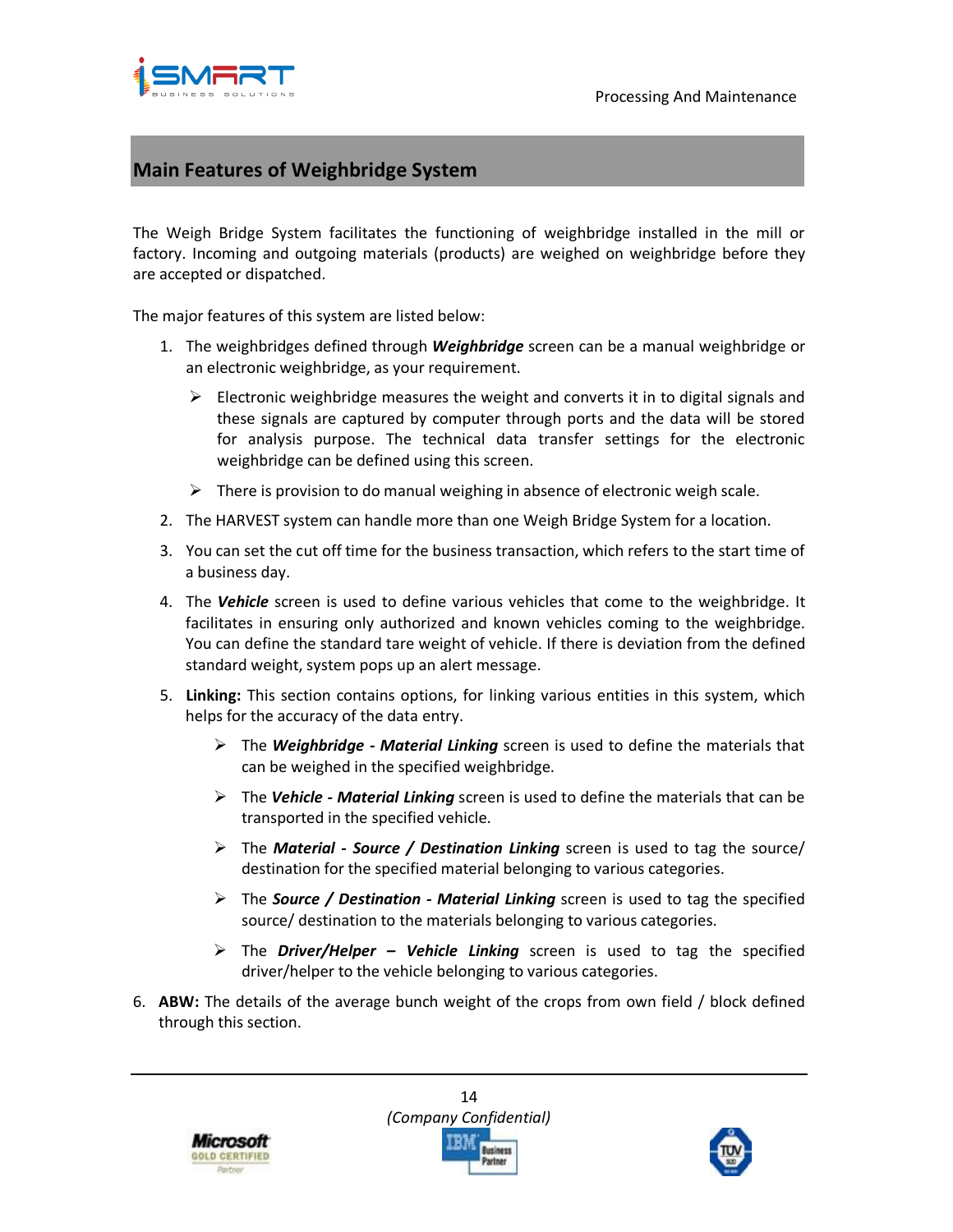

- The *Own Field / Block ABW* screen is used to define the average bunch weight of the crops from the own division or field / blocks for a specified period. If the ABW is defined at the division level, then all the underlying field / blocks would have the same average bunch weight.
- The *ABW Range* screen is used to define the rate per unit, for the different bunch weight ranges of the crops. Through this option, you can also specify the period for which this rate is applicable.
- 7. The ABW for out grower can be entered through the *Quality Analysis* screen. Quality analysis is mandatory if the material is coming from an out grower. The details of the fruit bunches arrived from own field / block and out grower's farm such as grade, average bunch weight can be captured using this screen. The total bunches and loose fruits arrived from the out grower's farm, the details of the samples and penalties can be entered using this screen.
- 8. **Locomotive:** Locomotive engines pull the rail cages carrying raw materials. Locomotive type vehicle can be defined in the *Vehicle Category* screen. The vehicles tagged with these vehicle categories will only be populated, in the *Locomotive No* field for which weighment has to be done through "Transaction / Cages Weighing".
- 9. You can enter the weighment details of rail cages on special weighbridge, where railway lines are available on weighbridges.
- 10. In the case of **Locomotive** weighment, tare weight is not measured along with all the weighing. Instead, fixed tare weights of the rail cages and chassis are used.
- 11. For **Locomotive** weighment, *Trip Number* is generated automatically by this system and it will get reset on every day.
- 12. User defined vehicle format is given that is done using the regx expression builder.
- 13. **Blacklisting:** This section contains options, which allows you to blacklist the vehicles or drivers. A vehicle can be blacklisted due to technical reasons such as non calibration of the vehicles in spite of the warnings given by the system or due to wear and tear of the vehicle. A driver can be blacklisted due to their poor service, lack of following the rules and regulation of the company etc.
- 14. The **Revoke Blacklisting** section contains options, which allows you to revoke the blacklisted vehicles and drivers.
- 15. Provision to identify vehicles which will be used for Weighing
- 16. The last calibrated date for each weighbridge and vehicles can be recorded.
- 17. Inspection is included to identify the unripe and rotten bunches.
	- The *Grade Range Definition* screen is used to define the grade ranges for the items. The maximum percentage of items that are eligible for penalty or that can be rejected can be specified through this option.
	- The out growers penalty details can be recorded through *Quality Analysis* screen of this system.



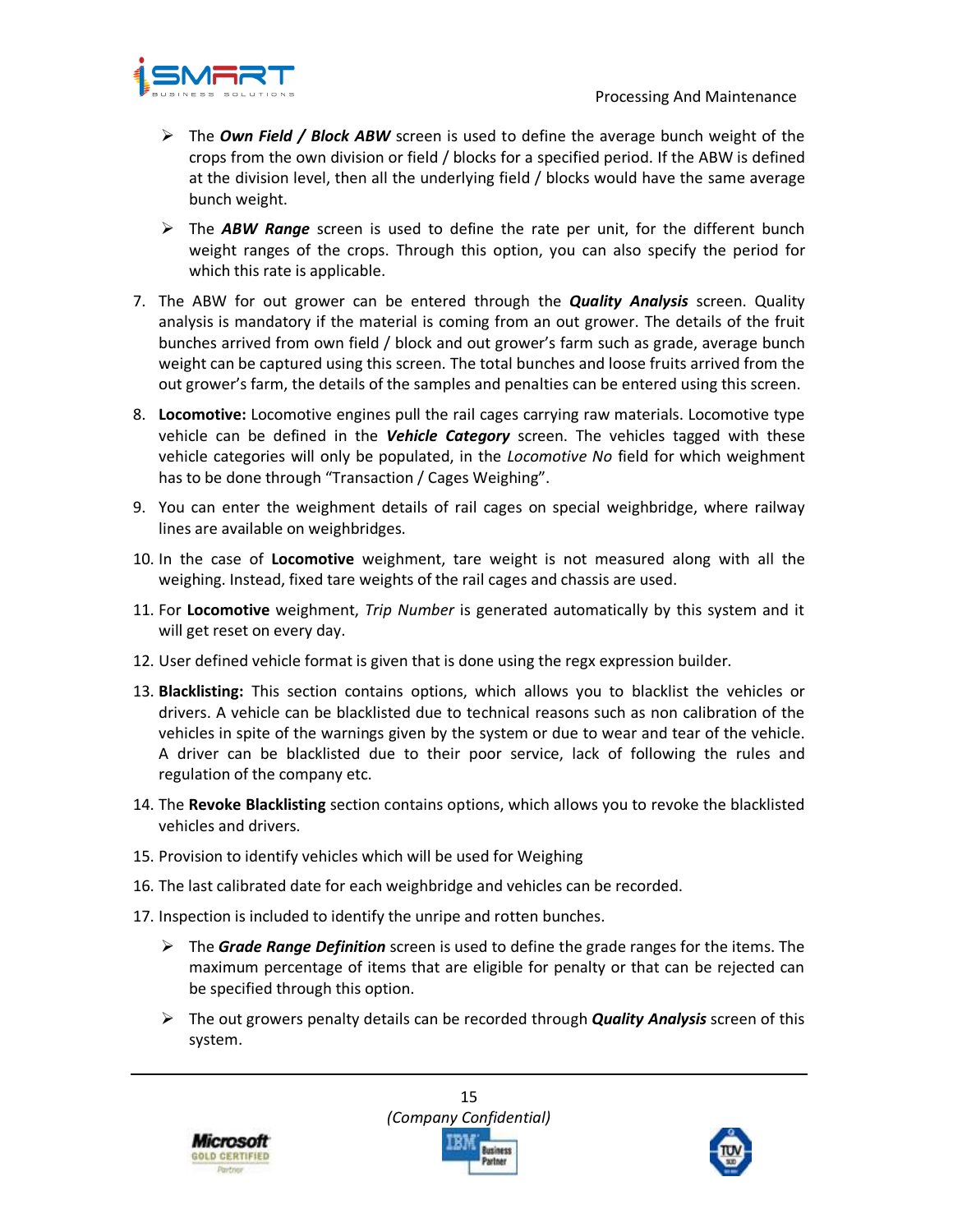

- 18. Capable to generate notification messages using Harvest Pop messaging system.
- 19. **Report Generation:** Various reports are included in the system such as Weighing Docket and Ticket Printing, Raw Material Arrival Register, Turn Around Time, Block wise arrival register, Transporter Register etc.



16 *(Company Confidential)*  IBM **Business** Partner

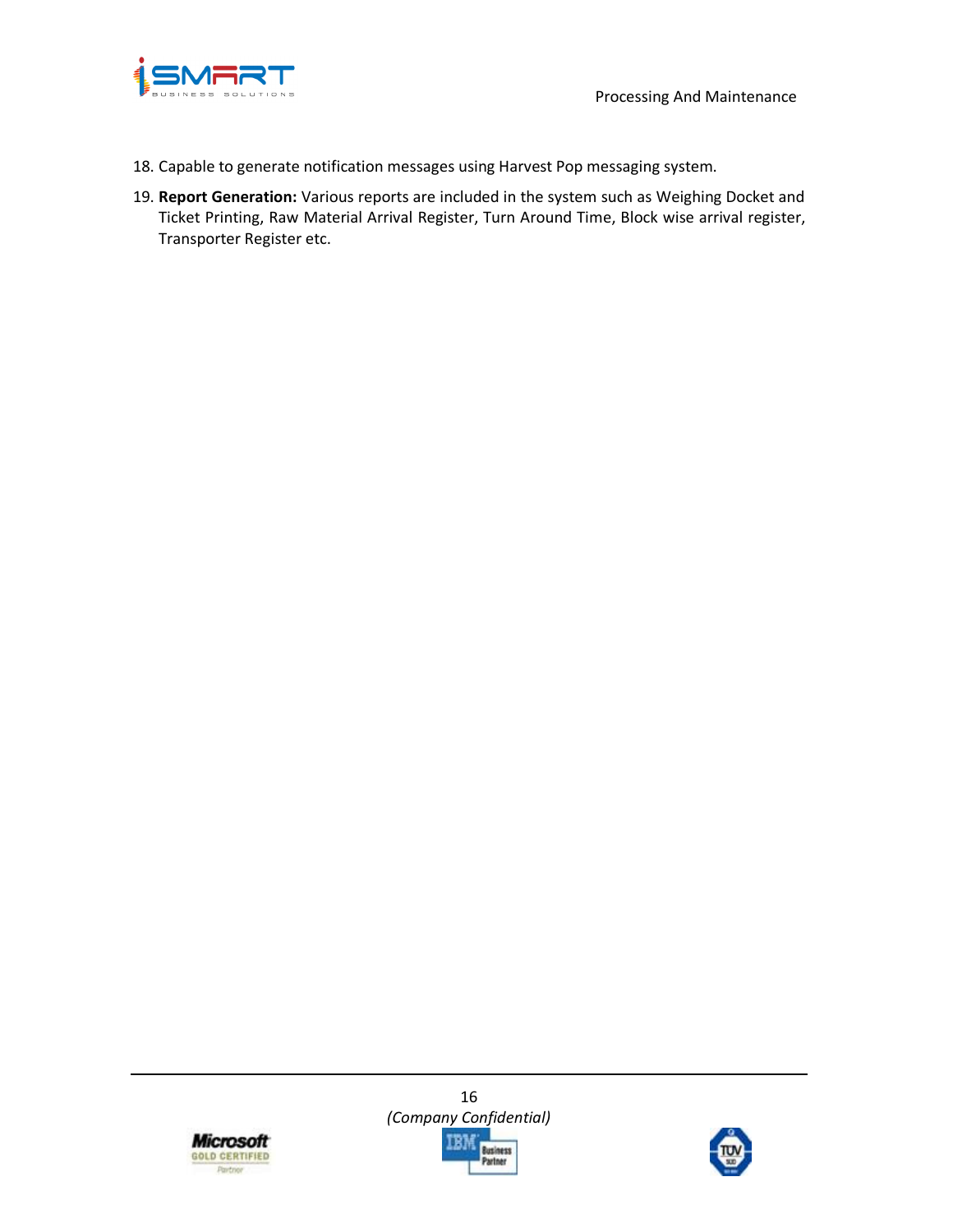



# **Rubber Processing System**

The HARVEST plus Rubber Processing System facilitates the functioning of crumb rubber factory of the company. This system handles the arrival of raw materials, tracks the inputs to various production lines, processes the raw materials and dispatch the finished goods to various destinations. The quality assurance of the products is handled in this system and provides traceability of the finished goods. Various reports based on the stock availability such as daily, monthly, stock adjustment details etc can be generated in this system.

The raw materials such as latex and lump are arrived to the factory for processing. The latex arrived from the field, in latex tanks are coagulated, crushed into small particles and dried to make crumb rubber. The dried rubber is pressed in the hydraulic presser to make bales and packed in pallets. Samples are collected from every 4 bales in a pallet, and are analyzed to measure specific quality parameters. The bales packed in pallets are moved from factory to the warehouse. The stocks of rubber as well as dirty rubber are maintained separately in the warehouse. Based on the dispatch instructions from the head office, factories dispatch the goods to customer place directly or to the warehouses at bulking stations.

The details of the machinery, fuel and lubricants required for the rubber processing can be captured in this system. Also the details of electricity consumption from the government grid lines as well as generators will be captured separately in this system. You can generate all the desired reports required for the monitoring and controlling of this system.



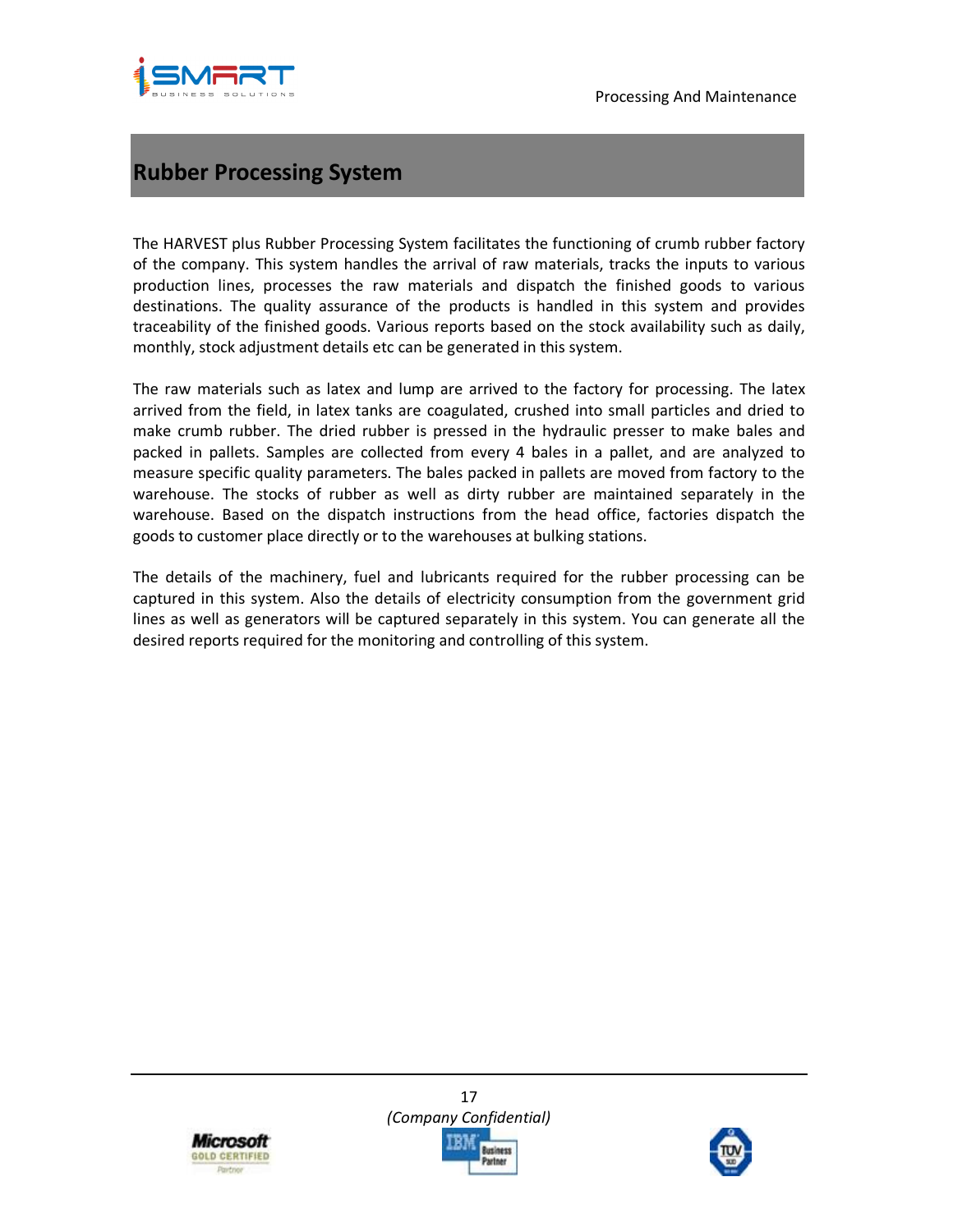

## **Main Features of Rubber Processing System**

The Rubber Processing System facilitates the functioning of crumb rubber factory of the company. The raw materials such as latex and lump arrived to the factory are undergoing various processes to make crumb rubber.

The major features of this system are listed below:

- 1. The various processes from the arrival of raw materials to the manufacturing of crumb rubber are handled in this system.
- 2. This system records the details of raw materials arrived to the factory for processing.
	- $\triangleright$  The raw materials processed at the rubber processing units will produce the different types of semi-finished and finished goods.
- 3. The details of the latex arrived from own estate or out grower's estate are maintained in this system.
	- $\triangleright$  The volume of latex in the tank is measured by the dip measurement height and corresponding volume in liters is derived from the calibration tables for each tank.
- 4. **DRC Content:** The dried rubber content of the latex arrived is recorded in this system.
	- $\triangleright$  The dried rubber content of the latex arrived is measured using the DRC meter (Lactometer). The rubber content availability in latex is calculated as Litres \* DRC %.
- 5. This system keeps track of the lower grade rubber such as lump and scrap arrived from the estates.
- 6. **Coagulation of Latex:** The details of the coagulation of latex done at the processing station are included in the system.
	- $\triangleright$  The latex arrived in the latex tanks are kept one day for coagulation. The latex from the carrying tanks is first poured into bulking tanks, and then made to flow into the coagulating pits. At both the stages chemicals such as HNS and formic acid are mixed with the latex.
- 7. **Crushing and dehydrating of lower grade rubber:** The details of crushing and dehydration of lower grade rubber is included in the system.
	- $\triangleright$  The lump and scrap collected from the field is washed, soaked and dehydrated for about five days before further processing. The soaked lower grade rubber is spread on a drying floor marked with different sections and rows.
- 8. **Drying:** This system includes the details of rubber granules dried in the driers.
	- $\triangleright$  The coagulated latex is crushed into small particles called granules. The rubber granules are stored in drying boxes and dried in driers.





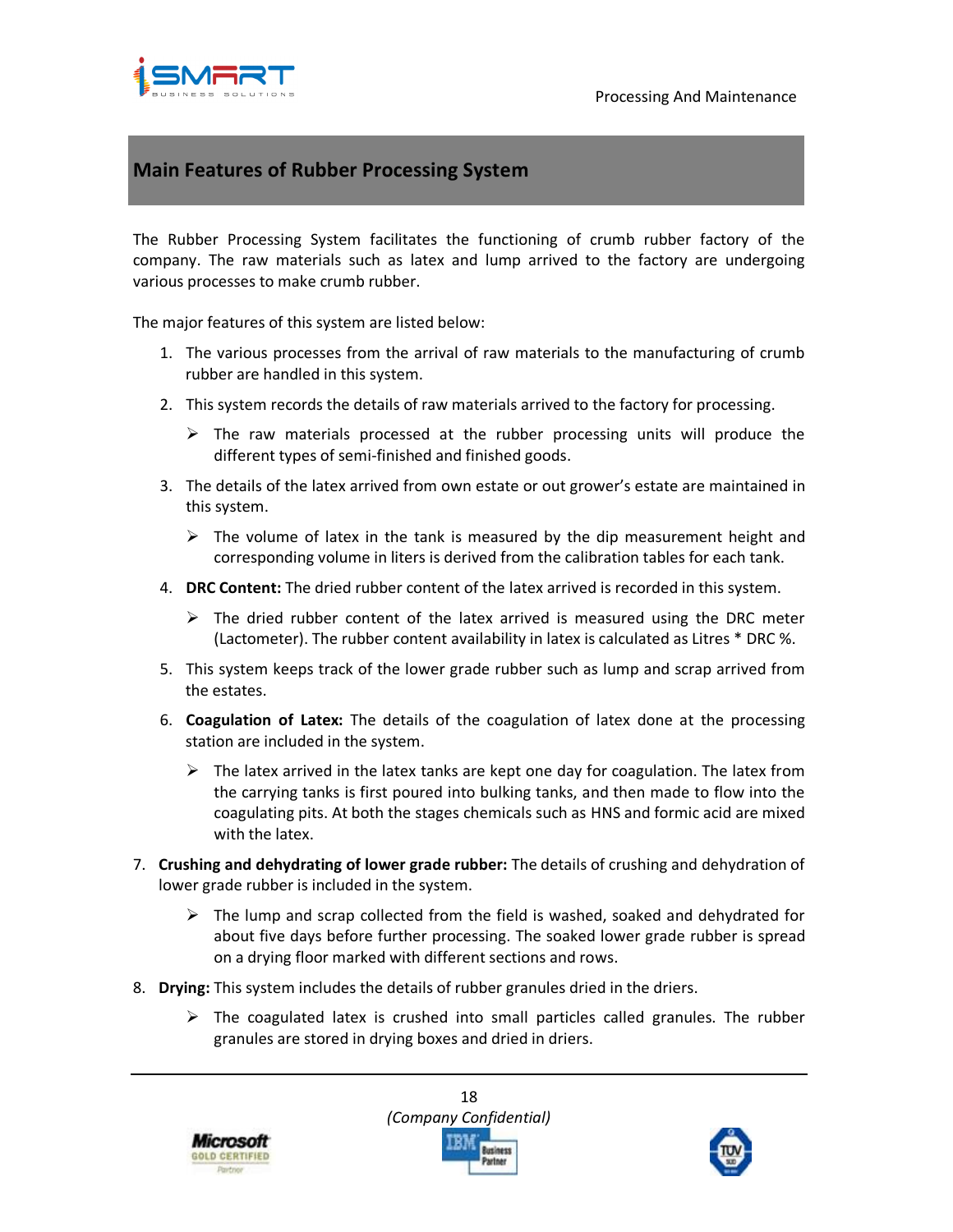

- 9. **Reprocessing of Dried Rubber:** The process of subsequent drying of partially dried rubber is included in the system.
	- $\triangleright$  Reprocessing is the process of subsequent drying of partially dried rubber.
- 10. The details of the different types of pallets used to pack the bales are included in the system.
- 11. **Packing Bales:** The details of the bales packed in pallets are recorded in this system.
	- $\triangleright$  The dried rubber is pressed in the hydraulic presser to form bales. The bales are normally pressed to form pallets. The bales are weighed in weigh scales and packed in pallets. The pallets are numbered sequentially.
- 12. **Sample Collection:** Frequency of conducting the analysis of each product and the quantum of sample are collected at different stages and intervals during processing.
	- $\triangleright$  Samples are collected from every 4 bales in a pallet, and are analyzed to measure specific quality parameters.
- 13. **Transferring products from Factory to Warehouse:** The system keeps track of the transfer of products from factory to warehouse.
- 14. The stock of rubber as well and dirty rubber is maintained separately in this system.
- 15. **Dispatch of products:** The details of dispatch of products are also maintained in this system.
	- $\triangleright$  The products can be dispatched to the customer place or to the bulking stations, as per the advice from head office.
	- $\triangleright$  The dispatch note is prepared and attached along with every dispatch.
	- $\triangleright$  The bulking station sends confirmation reports on product shipments done to respective factories.
- 16. **Machinery Usage:** This system captures the usage of lubricants and fuel used for the operation of each machinery.
	- $\triangleright$  The number of operating hours of the machinery and the details of the chemicals added to the products are captured in this system.
- 17. **Electricity Consumption:** The details of the electricity consumption at the processing units are captured in this system.
	- $\triangleright$  The details of electricity consumed from the government grid lines as well as generators are recorded separately in this system.
- 18. **Report Generation:** Various reports incorporated in the system such as Daily Production Report, Stock Verification, Dispatch Report, Stock Report, Machinery Usage Report, Electricity Consumption Report etc.



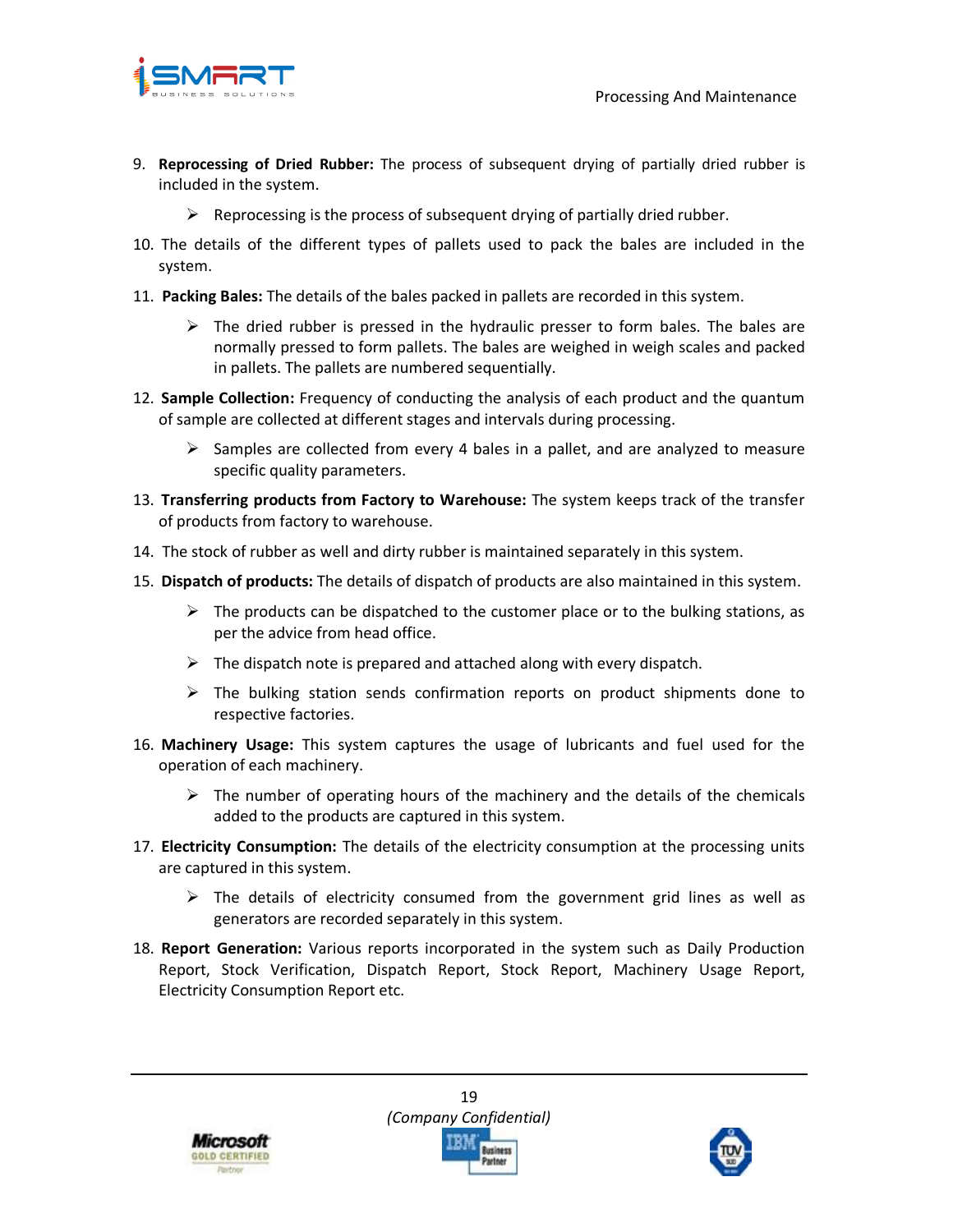

## **Palm Kernel Oil Factory System**

The PKOF (Palm Kernel Oil Factory) processes the PK (Palm Kernel) and produces CPKO (Crude Palm Kernel Oil) and PKEC (Palm Kernel Expeller Cake). The HARVEST *it* 2.0 Palm Kernel Oil Factory System facilitates the details of palm kernel processing at the PKOF.

The arrival details of palm kernel to the factory can be recorded. The details of delivery order issued to the load arrived, entry ticket, quality analysis of sample and weigh bridge weight and the variance in weight can be entered. The stock measurement of palm kernel and crude palm kernel oil in the factory can be done with the help of this system. The dispatch details of final products, produced in the factory can be entered for generating the dispatch note.

Daily stock measurement for every product can be recorded and the system will calculate the extraction percentages of the products. The quantity of electricity and water consumed in a month can be estimated with the help of daily consumption details entered to this system. The reconciliation of stock in the factory can be done. You can generate various reports containing the production details in the palm kernel oil factory.



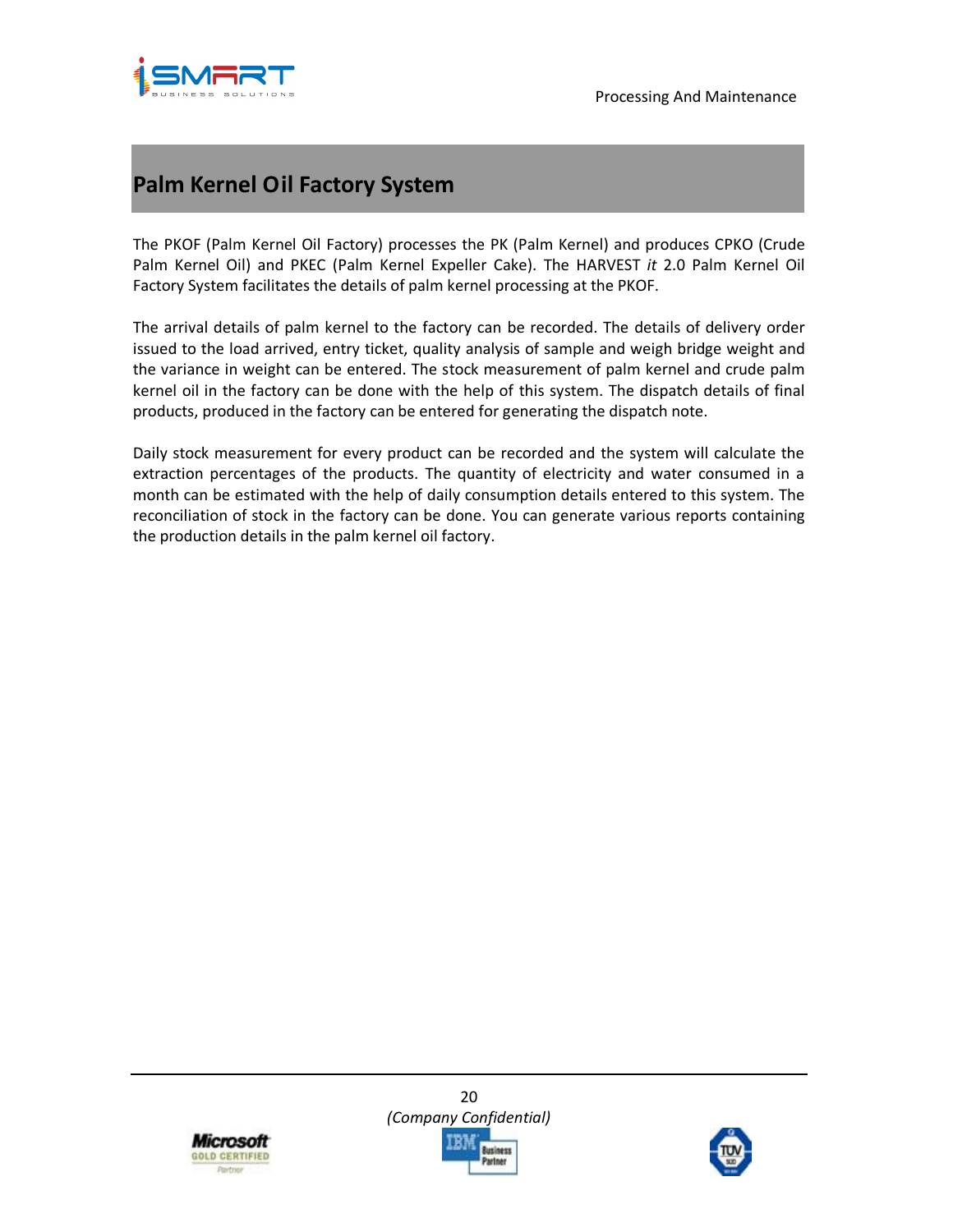

## **Main Features of Palm Kernel Oil Factory System**

The PKOF System facilitates the automation of entire activities of palm kernel oil factory.

The main features of this system are listed below:

- 1. This system captures all the details right from the palm kernel arrivals till the dispatches of finished products such as CPKO (Crude Palm Kernel Oil) and PKEC (Palm Kernel Expeller Cake).
- 2. **Palm Kernel Arrival:** This system caters the functionality of palm kernel, arrives from the palm oil mill and also from own estates.
	- $\triangleright$  The details such as quality analysis details and product weighment details can be entered.
	- $\triangleright$  Daily receipt details report can be generated based on these entries.
- 3. **Section:** This system has got provision for capturing various sections of production in PKOF.
	- Different sections like Iron Trap, Rolling Mill, Flaking Mill, Conditioner, Screw Press and Press Filter are used for processing the PK; there are no semi-finished products that need to be measured in between the sections.
	- $\triangleright$  The system captures all the process happening in the production of finished products from raw materials.
- 4. **Storage and Measurement:** The storage and measurement details of palm kernel and finished products in the factory can be recorded.
	- $\triangleright$  Arrivals and dispatches are not allowed during tank measurement.
	- $\triangleright$  Based on various entries the system calculates the total weight of palm kernel in silo, weight of crude palm kernel oil in tanks and total quantity of palm kernel expeller cake.
- 5. **Daily Production:** Daily production quantity of each product is derived from the difference between the stocks of current working day and previous working day.
- 6. **Quality Analysis:** The details of quality analysis tests performed at various levels of production can be entered through this system. This system can generate reports based on the variety of quality tests done.
- 7. **Extraction Ratio:** This system derives separate extraction ratio for finished products such as CPKO and PKEC, from the daily production details of PKOF.
- 8. **Dispatch Details:** You can enter the dispatch details of CPKO and PKEC based on the contract with party. The partial supply based on the production is also possible.





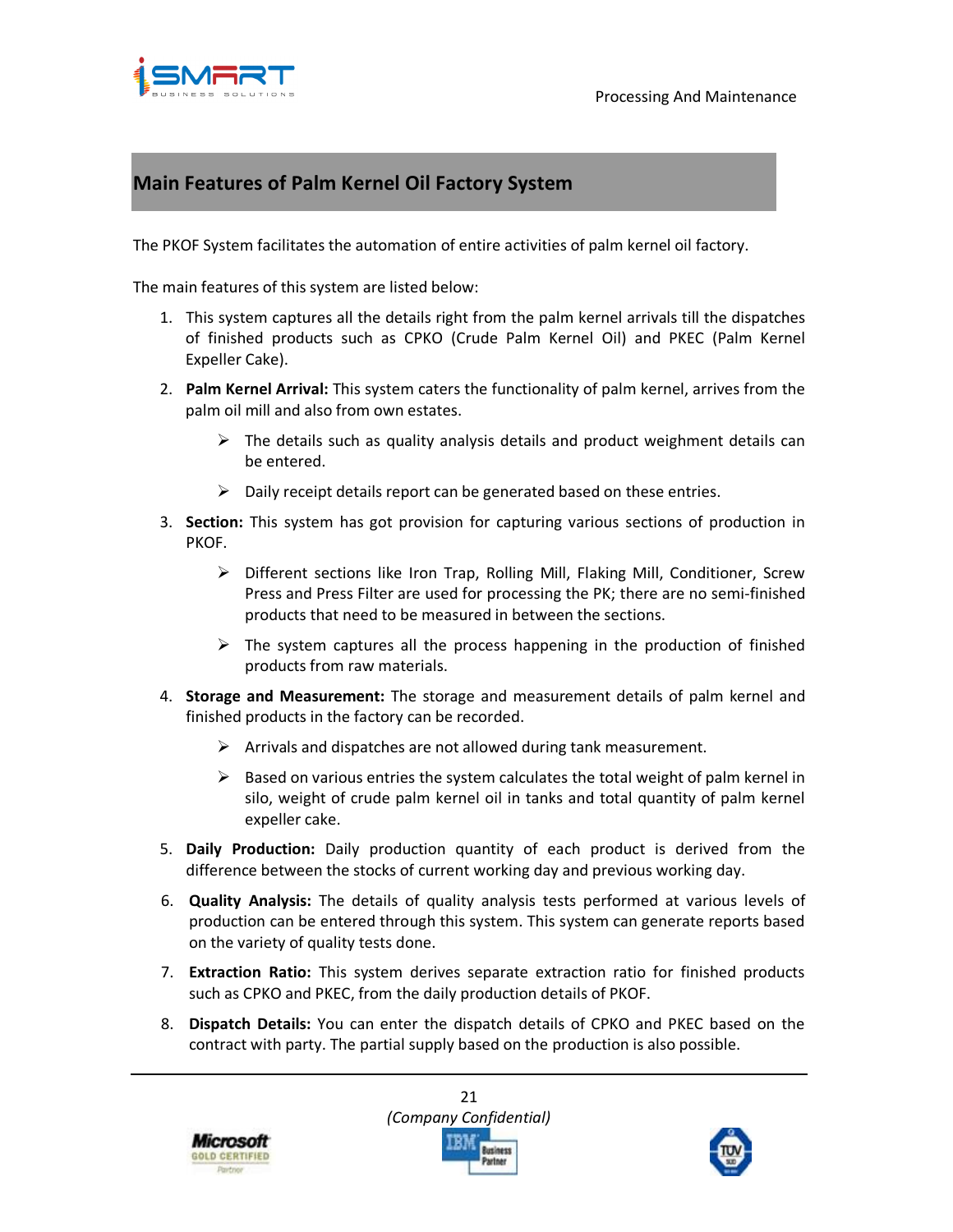

- $\triangleright$  In case of CPKO, it may be transferred to the FRF for the production of RBDPKO and Lauric Fatty Acid.
- $\triangleright$  For dispatches to third party, information of contract, signed at head office is sent to the PKOF and also to the transporter in the form of a delivery order.
- $\triangleright$  The loading instruction details, quality analysis, weighment details and security seal and lock details of the dispatching product can be entered.
- 9. The PKOF system is totally integrated with the weighbridge system to get all the weighing done during various processes in the factory.
- 10. This system keeps tracks of all supplies to different parties as well as different estates and bulking stations (warehouse).
- 11. The dispatch quality analysis can be done based on the delivery order and contract with third parties.
- 12. **Electricity & Water Consumption:** The details of electricity and water usage can be recorded through this system. The charges to be paid for electricity and water consumption can be calculated. Apportioning of the same can be done based on the usage.
- 13. **Stock Reconciliation:** This system has provision for doing the stock reconciliation based on the dispatches and actual stock received at various destinations. Total differences in quantity can be adjusted at the end of the month to the current month's production of the product and in the production losses of the PKOF.
- 14. **Machinery Maintenance:** The system maintains section logs to analyze the efficiency of the machines used in the palm kernel oil factory. The details of maintenance done for the machines and also their spare parts requirements can be recorded.
- 15. **Stock Transfer:** It is possible to record the transfer of stock from one tank to another. In PKOF, transfer of stock from daily tanks to CPKO storage tanks is routine process.
	- $\triangleright$  Stock measurements of the storage tanks which are taken before and after transfer can be entered through this system.
	- **Transferred Quantity and Transit Loss:** With the help of this entry the system calculates the amount of transferred stock and also the transit loss.
- 16. **Report Generation:** Various sets of reports can be generated through this system, to analyze different stages of production. The reports help you to know more about productivity, factory extraction rate etc.



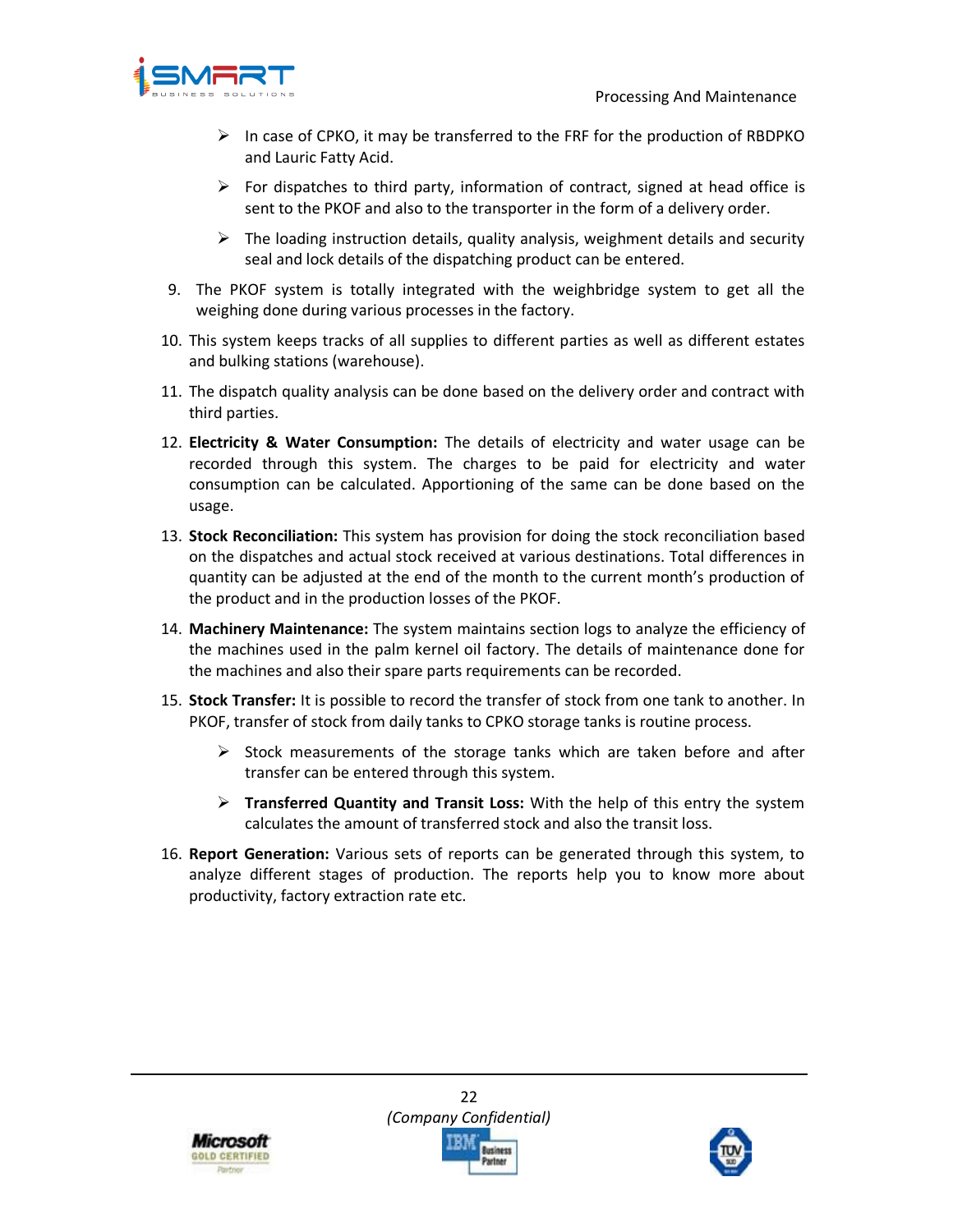

# **FFB Processing System**

The HARVEST plus FFB Processing System automates the process carried out at different sub sections of sections and stations. This system will capture various transactions happening at the processing unit starting from the arrival of FFB (Fresh Fruit Bunch) to the dispatch of CPO (Crude Palm Oil) and PK (Palm Kernel) to various destinations. Stock and movement of FFB, CPO and PK is maintained in this system. It captures the details of the quality analysis conducted at the mill laboratory. The machineries, generators and electricity used will also be maintained in this FFB Processing System. The stock reconciliation can be done under the process of this system. All the basic settings needed for the smooth functioning of this system and the opening quantities of the product stock and equipment can be maintained. FFB Processing System produces all the desired reports required for the monitoring and controlling of this system.

The raw materials such as fresh fruit bunches are arrived to the mill for processing. The FFB arrived from the different suppliers or own estate is processed to make CPO and PK. Samples are collected and lab tests are conducted in the process sub stations. The stock is transferred from source to destination tanks. Based on the delivery orders from the customer, mill dispatch the products to customer place directly or to the warehouses at bulking stations.

The details of the machinery, fuel and lubricants required for the FFB processing can be captured in this system. Also the details of electricity consumption from the electric meters as well as generators will be captured separately in this system. You can generate all the desired reports required for the monitoring and controlling of this system.



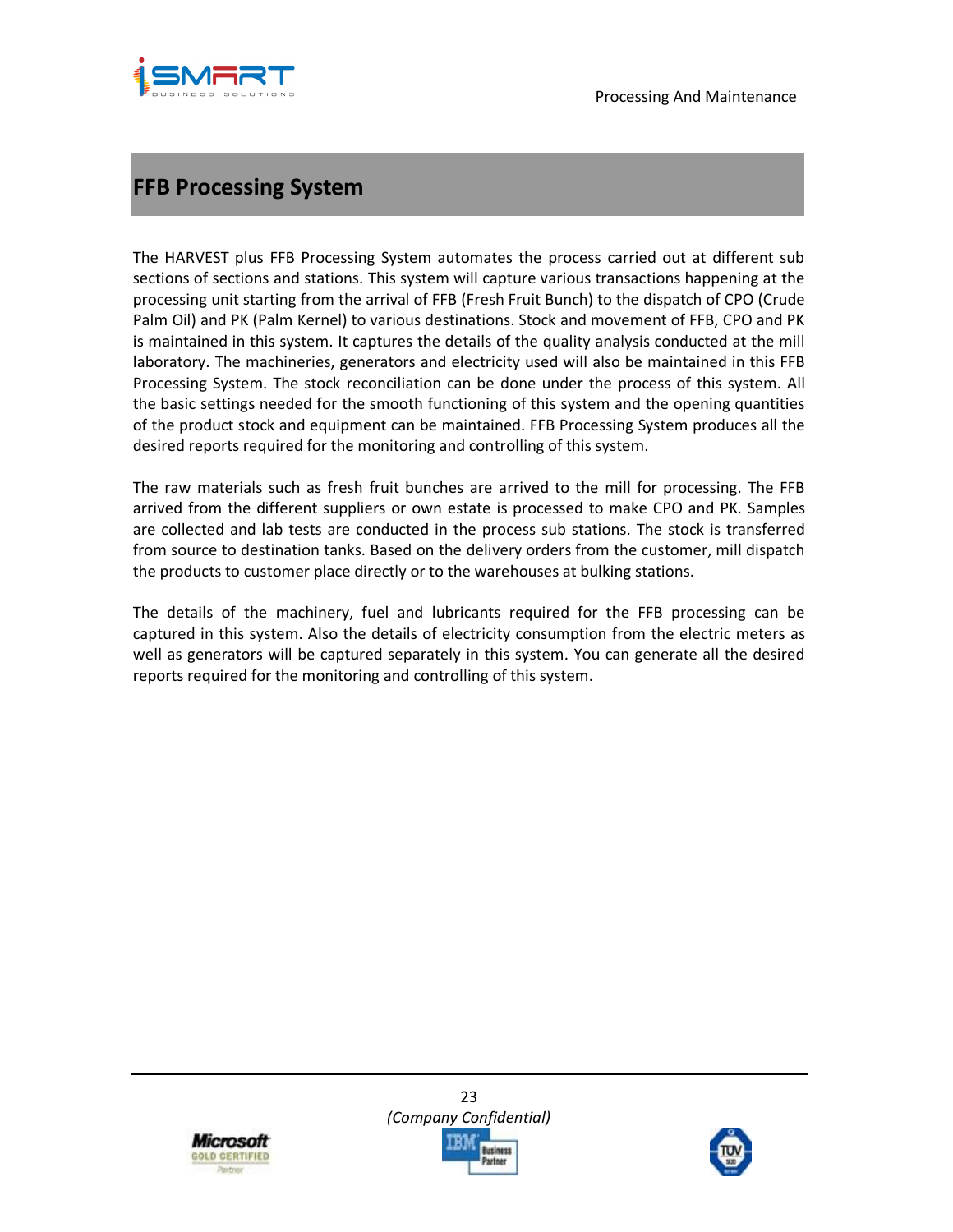

## **Main Features of Fresh Fruit Bunch System**

The FFB Processing System facilitates the automation of entire activities of Palm Oil Mill. This system captures all the details right from the fresh fruit bunches arrival till the crude palm oil dispatch.

The major features of this system are listed below:

- 1. The FFB system caters the functionality of the fresh fruit bunches arrived from different suppliers as well as from the own estates.
- 2. This system has got provision for capturing various stages of production in the palm oil mill. It captures all the process happening in the production of finished products from raw materials.
- 3. The details of the samples of materials collected to conduct the lab tests can be captured in this system.
- 4. The quality analysis tests at various levels of production can be done through this system. This system can generate reports based on the variety of quality tests done.
- 5. The details of the measurement of CPO and Kernel can be captured in this system.
- 6. Through this system, you can enter the quantity of the stock transferred from source to destination.
- 7. Separate extraction ratio for own FFB and third party extraction ratio can be derived from daily production details of POM (Palm Oil Mill).
- 8. There is a provision for dispatch of CPO based on the contract with party in this system. Partial supply based on the production is also possible.
- 9. FFB is totally integrated with the weighbridge system to get all the weighing done for POM like FFB arrival and CPO/PK dispatch.
- 10. This system keeps track of all supplies to different parties as well as different estates and bulking station (warehouse).
- 11. The details of dispatch of products are also maintained in this system.
	- $\triangleright$  The products can be dispatched to the customer place or to the bulking stations, as per the delivery order received.
	- $\triangleright$  The dispatch note is prepared and attached along with every dispatch.
- 12. The details of the electricity consumption at the processing units are captured in this system.
	- $\triangleright$  The details of electricity consumed from the electric meters as well as





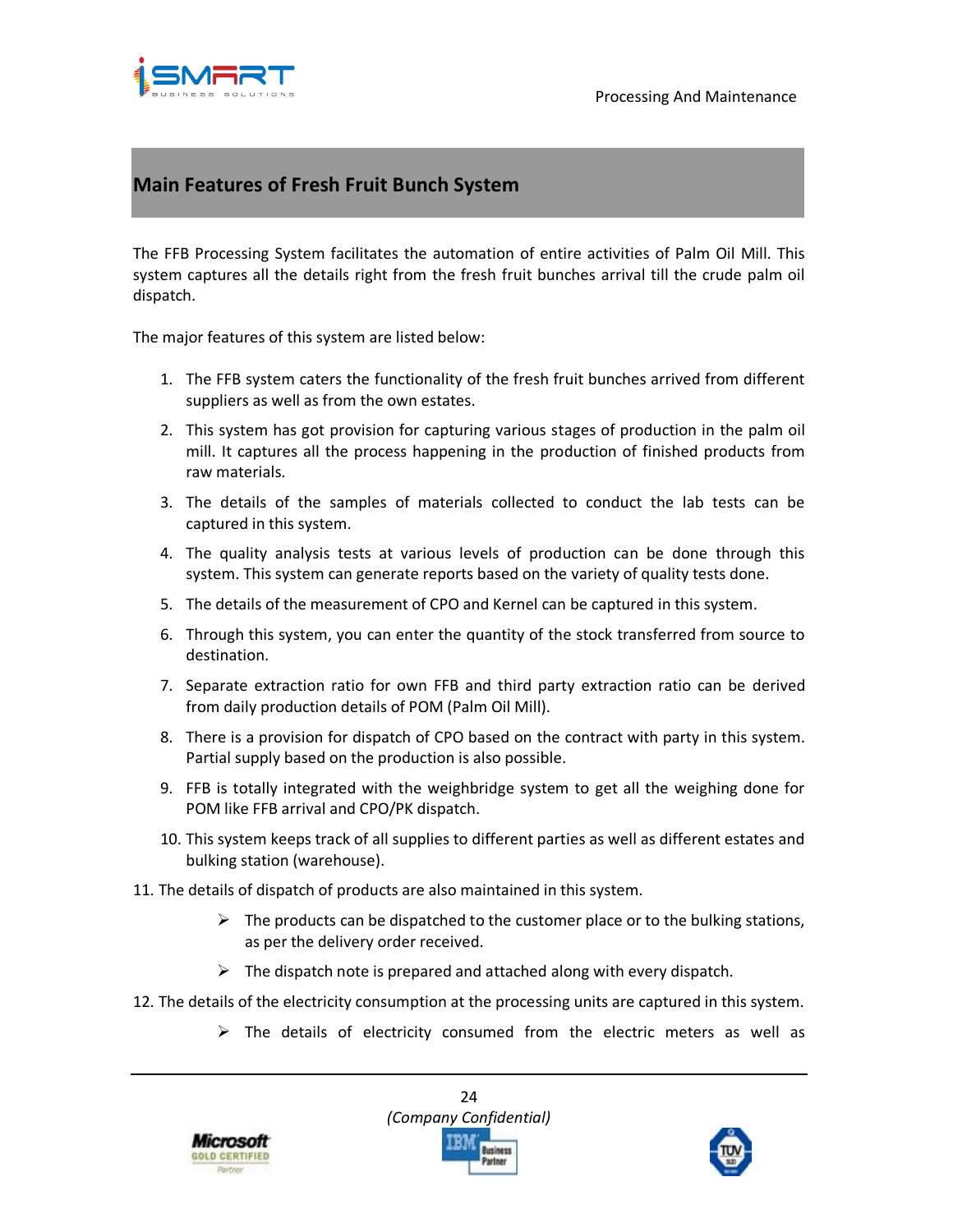



generators are recorded separately in this system.

- 13. The details regarding the operations of the turbines can be captured in this system.
- 14. This system has provision for doing the stock reconciliation based on the dispatches and actual received at various destinations.
- 15. This system maintains machinery running log to analyze the efficiency of the machines used in FFB processing.
- 16. This system takes care of the various actives in the mill like 'Tank measurement',' Stock Transfer'(From one tank to other), Dispatching using pipeline.
- 17. Various sets of reports to analyze different stages of production to know more about mill productivity, Factory extraction rate etc.



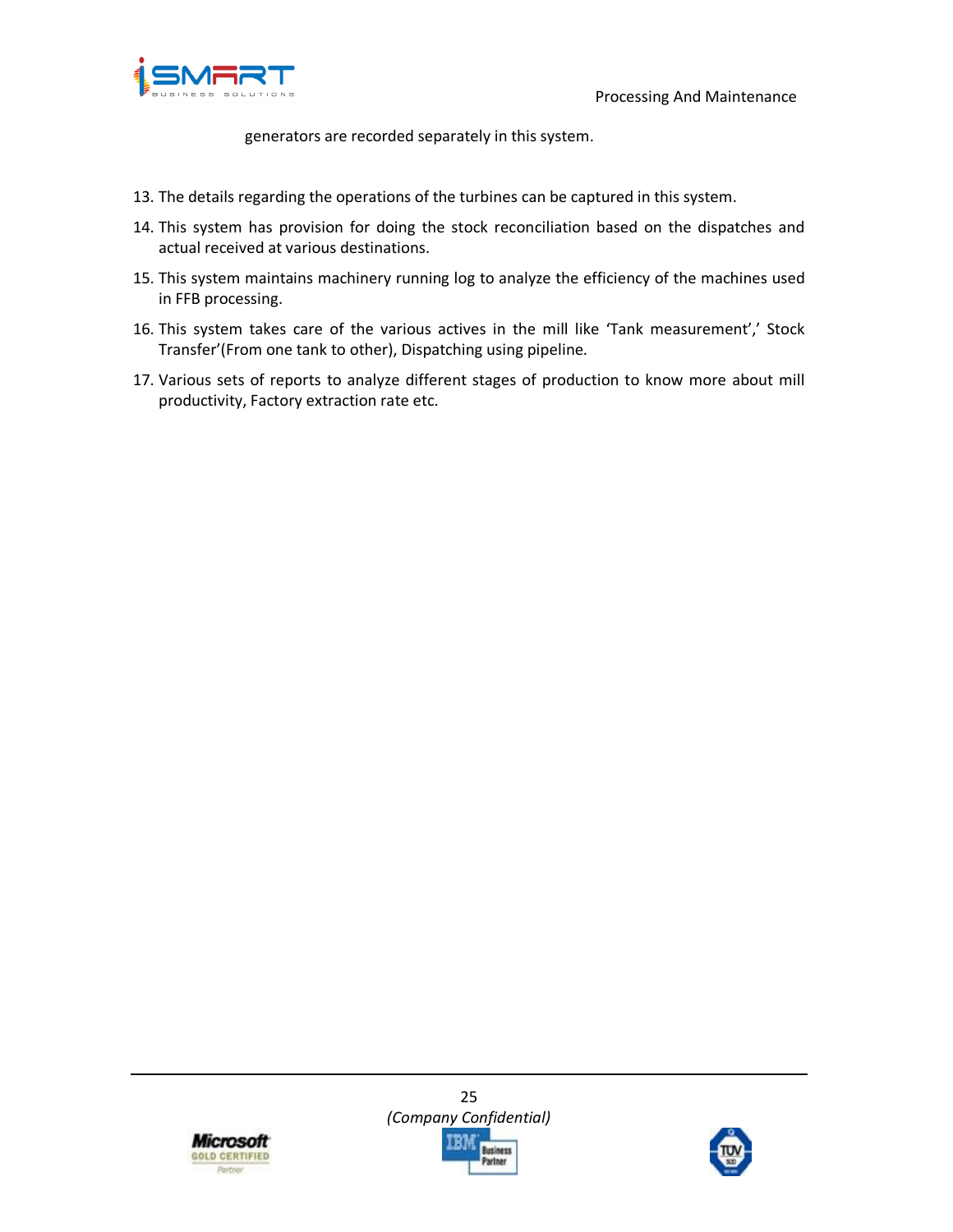

# **Fractionation and Refining Factory System**

The FRF (Fractionation and Refining Factory) processes CPO (Crude Palm Oil) and produces RBD Olein (Refined Bleached and Deodorized), RBD Stearin and Fatty Acid as the main finished products. In some cases, as per the customer demand, we are processing CPKO (Crude Palm Kernel Oil) and produces RBDPKO (Refined Bleached and Deodorized Palm Kernel Oil) and Lauric Fatty Acid as the finished products. The HARVEST *it* 2.0 Fractionation and Refining Factory System facilitates the automation of the entire activities related to refinery.

This system maintains the details related to the refining process right from the CPO arrival to the factory. The system prepares an entry ticket when a new consignment arrives and also creates a weighbridge ticket. The quality tests are done immediately after the receipt of the raw material. You can record the stock details of CPO in the storage tanks. The production lines and the machinery sections in the factory which perform specific jobs in the process cycle can be defined. The sections include pre treatment, refining, fractionation, press filter etc. The details of fatty acid stored in the tanks can be entered on a daily basis. The details of quality control tests performed on the products can be entered.

The extraction ratios of the products can be calculated using this system. The details of dispatching products from the factory, machinery maintenance, water consumption and power consumption can be recorded. The system also enables you to view the reports containing details related to various processes in the factory.



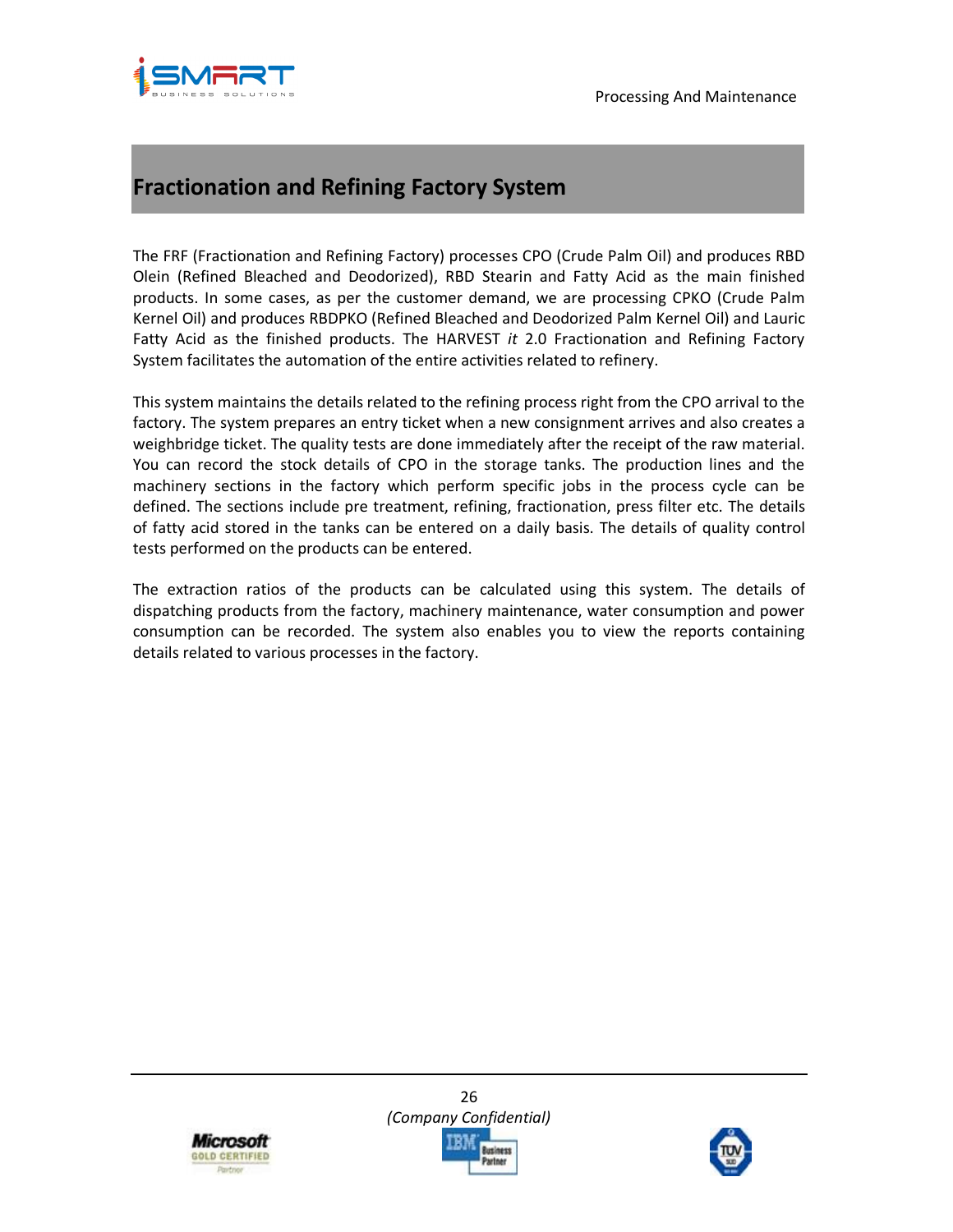

## **Main Features of Fractionation and Refining Factory System**

The FRF (Fractionation and Refining Factory) System facilitates the automation of entire activities of refinery. In FRF, processing of CPO (Crude Palm Oil) is done. But in some cases, CPKO is also processed.

The main features of this system are listed below**:**

- 1. This system captures all the details right from the CPO/CPKO arrivals till the finished product dispatches of RBD Olein, RBD Stearin, Fatty Acid, RBDPKO etc.
- 2. This system caters the functionality of CPO/CPKO arrival from different suppliers and from the own estates. The details such as entry ticket issued, weighbridge weight and CPO analyzing details can be recorded.
- 3. The measurement details of the arrived oil in the storage tanks can be entered which includes the temperature and height of oil in the tank.
- 4. A production line refers to one set of machineries that processes CPO. The production lines in the factory can be defined.
- 5. This system has got provision for capturing various sections of production in refinery. It captures all the process happening in the production of finished products from raw materials.
	- $\triangleright$  You can enter the details of sections like pre treatment, refinery, fractionation etc. Separate processing reports are prepared for each production line.
	- $\triangleright$  Storage and measurement details of various products can be entered.
- 6. The quality analysis tests at various levels of production can be done through this system. This system can generate reports based on the different quality tests done.
- 7. The extraction ratio for products such as RBD Olein, RBD Stearin, Fatty Acid, RBDPKO and Lauric Fatty Acid can be derived from daily production details of FRF. There are separate daily production details for CPO and CPKO.
- 8. There is provision for entering details of dispatch of RBD Olein, RBD Stearin, Fatty Acid, RBDPKO and Lauric Fatty Acid based on the contract with party. Partial supply is also possible based on the production.
- 9. This system is totally integrated with the weighbridge system to get all the weighing done such as CPO/CPKO arrival from other estates and RBD Olein, RBD Stearin, Fatty Acid, RBDPKO and Lauric Fatty Acid dispatches.
- 10. This system keeps track of all supplies to different parties as well as different estates





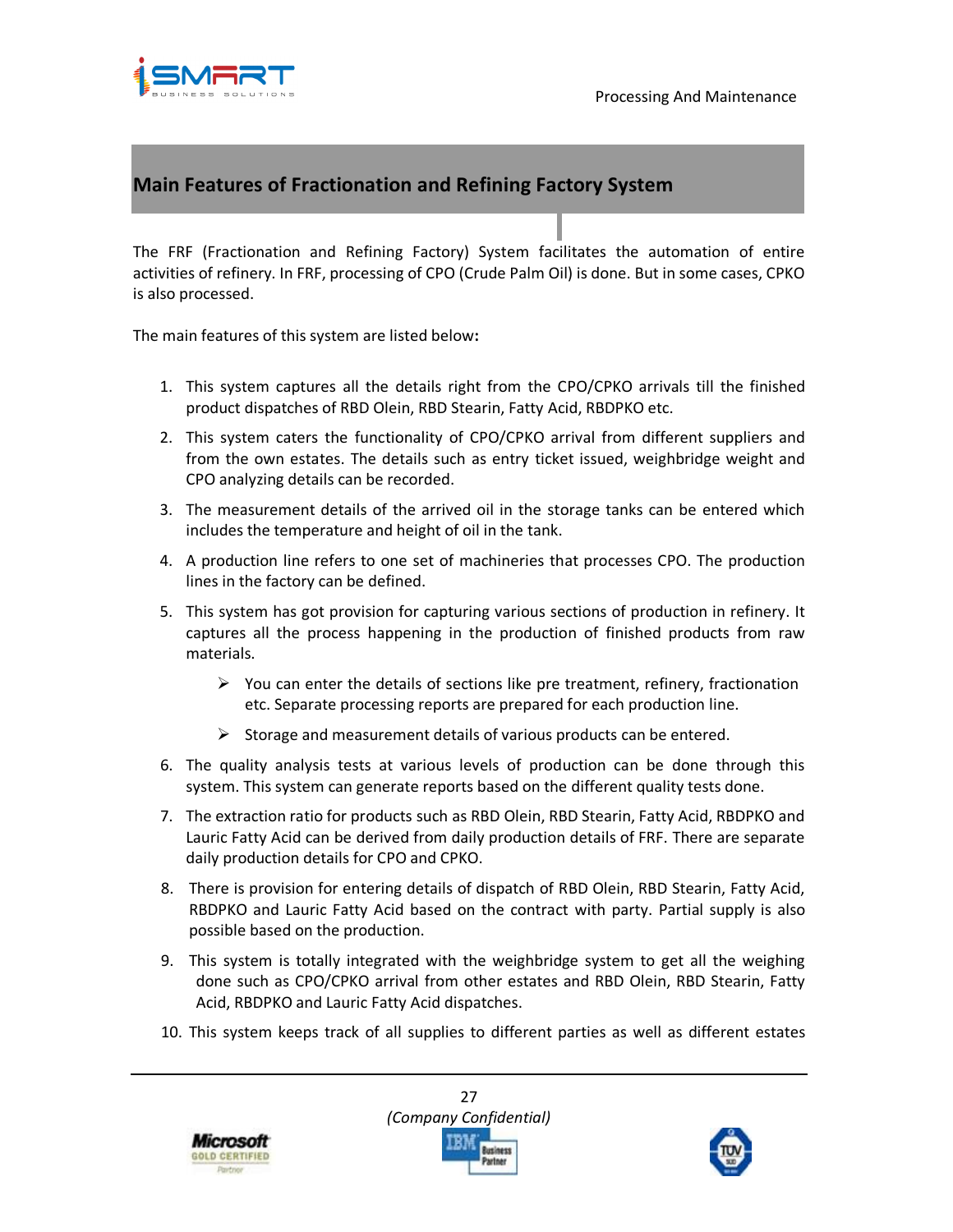

and bulking stations (warehouse).

- 11. The quality analyzing details of dispatched products can be recorded based on the delivery order and contract with third parties.
- 12. You can enter the details of electricity and water consumed in the factory. The system will calculate the charges of the consumption and it will apportion the same based on the usage.
- 13. This system has provision for doing the stock reconciliation based on the dispatches and actual received at various destinations.
- 14. This system maintains section logs to analyze the efficiency of the machines used in the factory.
- 15. This system takes care of the various activities in the refinery like tank measurement.
- 16. In all the cases, the daily production is calculated for all the days even though there is no production at all. During the daily production calculation, we will get the Production details and the extraction rates, production losses and the loss percentage details etc. There are separate daily production UIs in FRF for CPO and CPKO.
- 17. FRF is also related with INV module and we can define a sub store of INV in FRF Settings. We can define the additives and process chemicals consumed in each process section for the processing and the total consumption of additives and process chemicals will be the issued quantity of these from the sub store tagged for INV.
- 18. Arrival Quality Analysis and Dispatch Quality Analysis are mandatory before doing the daily production calculation.
- 19. **Report Generation:** Various sets of reports can be generated to analyze different stages of production which enable you to know more about refinery productivity, factory extraction rate etc.



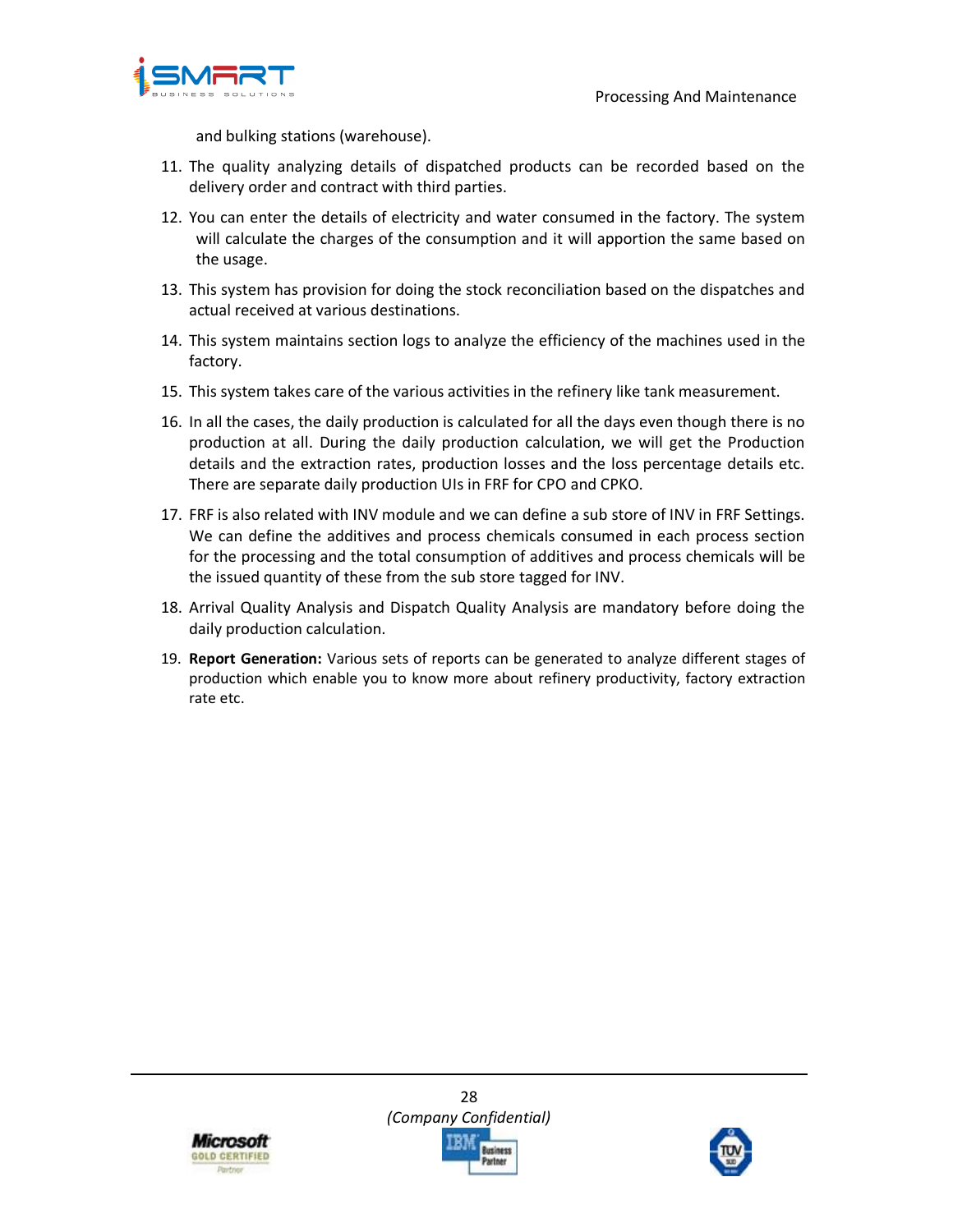

# **Tank Farm Management System**

Tanks are normally used to store the various oil palm products. The HARVEST plus Tank Farm Management System deals mainly with stock of products in a tank. The details can be kept estate wise using this system. The local sale and export details of products can be maintained through this system.

You can define storage tanks used in the estates through this system. Daily measurement details of tanks can be entered. This system identifies and suggests ideal storage tanks. You can enter estate wise details of each product through this system. This system can maintain the oil movement details through trucks, ships and pipelines. The details of export formalities of products can be maintained. The lab results of products in the tank can be recorded.

This system tracks the delivery order details of local sale and also shipping. It interacts mainly with HARVEST plus Weighbridge System if the dispatch is done by truck and integrates with Sales System while shipping the products.



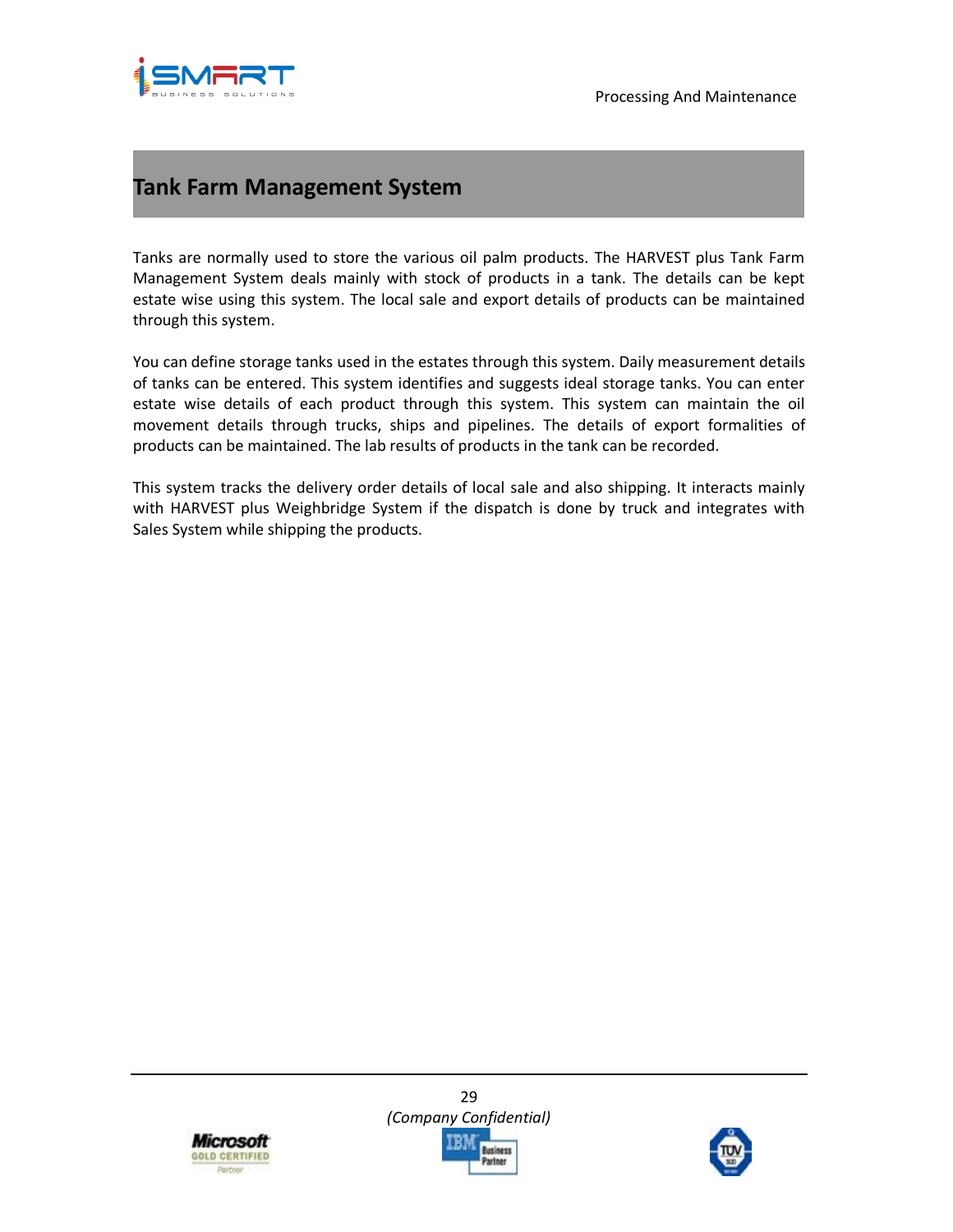

## **Main Features of Tank Farm Management System**

This system facilitates the shipping and local sale of the products from the ware houses of the company.

The major features of this system are:

- 1. This system facilitates the warehouse system at port.
- 2. This system can handle rubber and oil products. It is able to keep track of the arrival and dispatch of the goods.
- 3. You can define storage tanks of products. The details of calibration of tanks such as table correction, volume calibration, and coefficient factor at different temperatures could be captured.
- 4. The coefficient factor and density of products at different temperatures can be recorded. This will be useful when calculating the weight of the product, which can be obtained by multiplying volume with the density of the product at the measured temperature.
- 5. This system can handle both export and local sale. Stock movement is done based on the instructions from centralized sales department.
- 6. You can capture the receipt details of products at the bulking station.
	- $\triangleright$  You can enter the product arrival details on the basis of weighbridge tickets created through the Weighbridge System.
	- $\triangleright$  If the products are arrived to the bulking station by ship, then the dispatch note details can be entered.
	- $\triangleright$  An acknowledgement can be created after receiving the products at the bulking station.
- 7. This system is able to track the stock of product separately for each delivery note.
- 8. The daily tank measurement details can be recorded and maintained in this system.
- 9. You can enter the delivery order details received at the bulking station for local sale of products. This can be prepared against a contract.
- 10. This system is capable of handling the oil movement through truck, ship and pipe line. It also integrates with weighbridge system for tracking truck movements.
- 11. At time of oil dispatching by ship we can keep track of the tanks on which the oil is filled and system generates the documents related to the export formalities in the prescribed format.



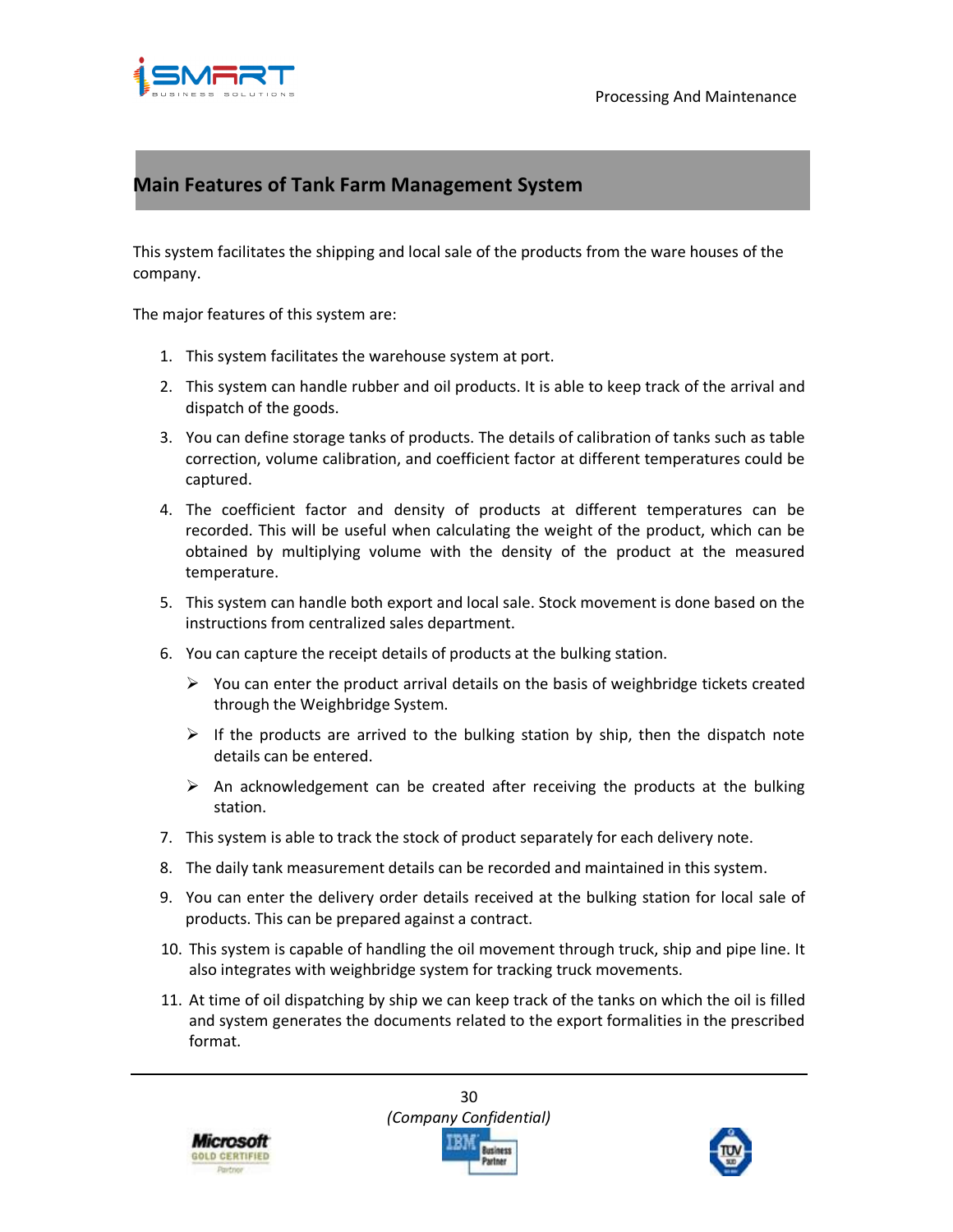

- 12. **Storage Units:** Volume of the product is calculated from the height of product in the tank using the calibration charts; For attaining the quantity of the product we are considering the temperature and specific gravity of the product at measuring temperature and the volume.
- 13. It is possible to keep the maintenance history of the tanks through this system.
- 14. **Rubber:** stock movement we are tracking Grade wise, Pallet Type Wise. And keeping pallet wise information with production & Export pallet numbers. And generates the documents relating to export formalities.



31 *(Company Confidential)*  usiness Partner

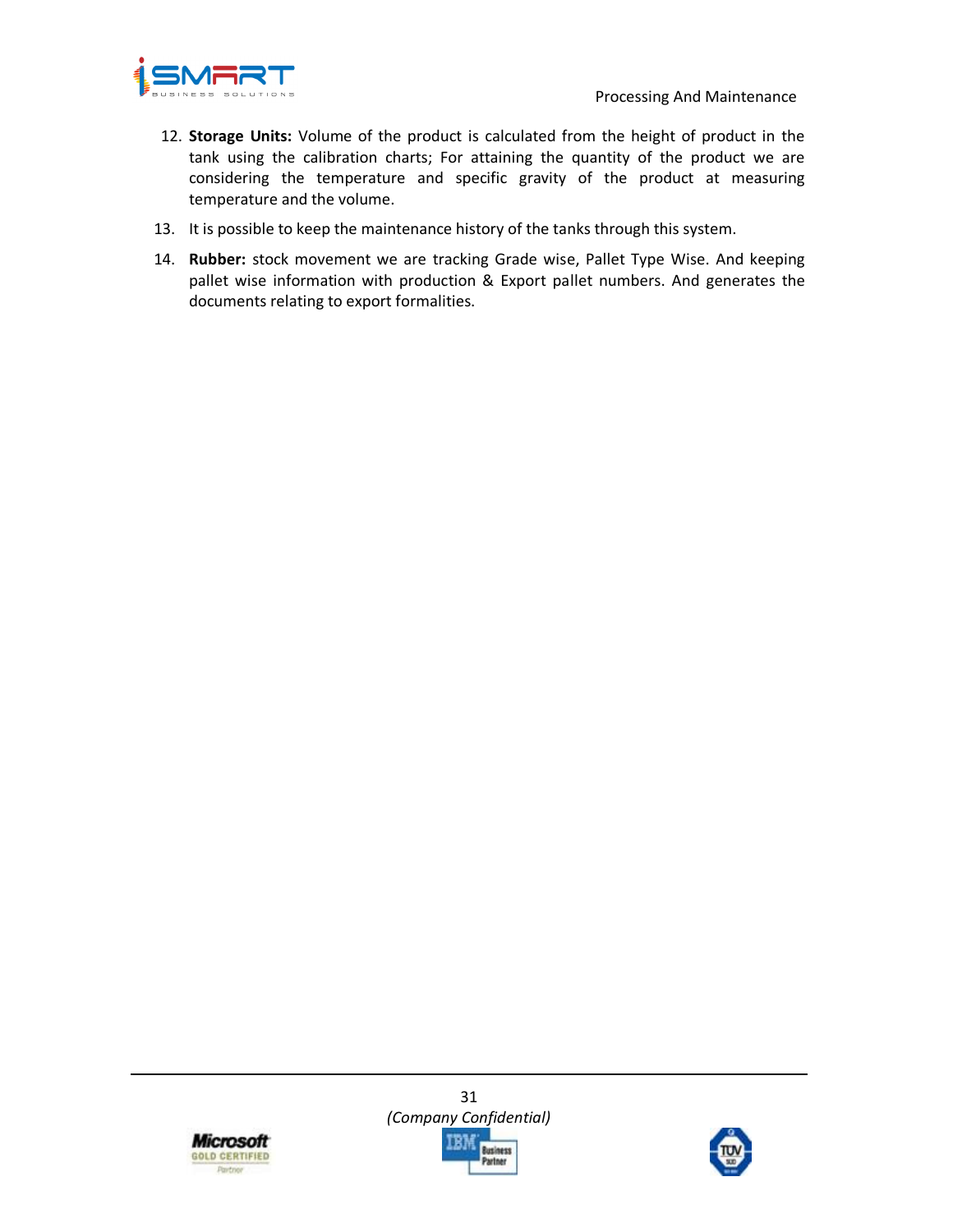



# **Seed Production System**

The HARVEST Plus Seed Production System automates the processes involved in the production of oil palm seeds. Apart from the commercial seed production, this system also automates the research and development processes associated with the organization. Systematic research processes helps in generating new seed families with high quality.

The seed production process can be classified into seven phases. The first phase involves finding, bagging and harvesting the male flowers. In the second phase the pollens are collected from the male flowers and stored in refrigerators. Then the pollens are prepared for pollination. The third phase starts with finding female flowers and bagging them. Then crossing is done by artificial pollination of male pollen on female flowers. The due bunches are harvested and transported to bunch processing laboratory. In the fourth phase the harvested bunches undergo a series of processes in the bunch processing laboratory. After these the seeds are collected from bunches and sorted. Then embryo test is done on the sorted seeds. In the fifth phase the seeds that pass the embryo test are kept in seed store and these seeds undergo various pre-germination processes in this store. Then comes the sixth phase in which the seeds get germinated and the germinated seeds are collected. And in the last phase the germinated seeds are sorted, packed and dispatched.

In each step on each of the above said phases, thorough quality checking is done, in order to ensure, high quality of the produced seeds. If the flowers, seeds or bags used in the various stages did not pass the quality checking, then they are destroyed at that time itself. This system provides the users with a list of reports and checklists that helps in optimizing the day-to–day activities.



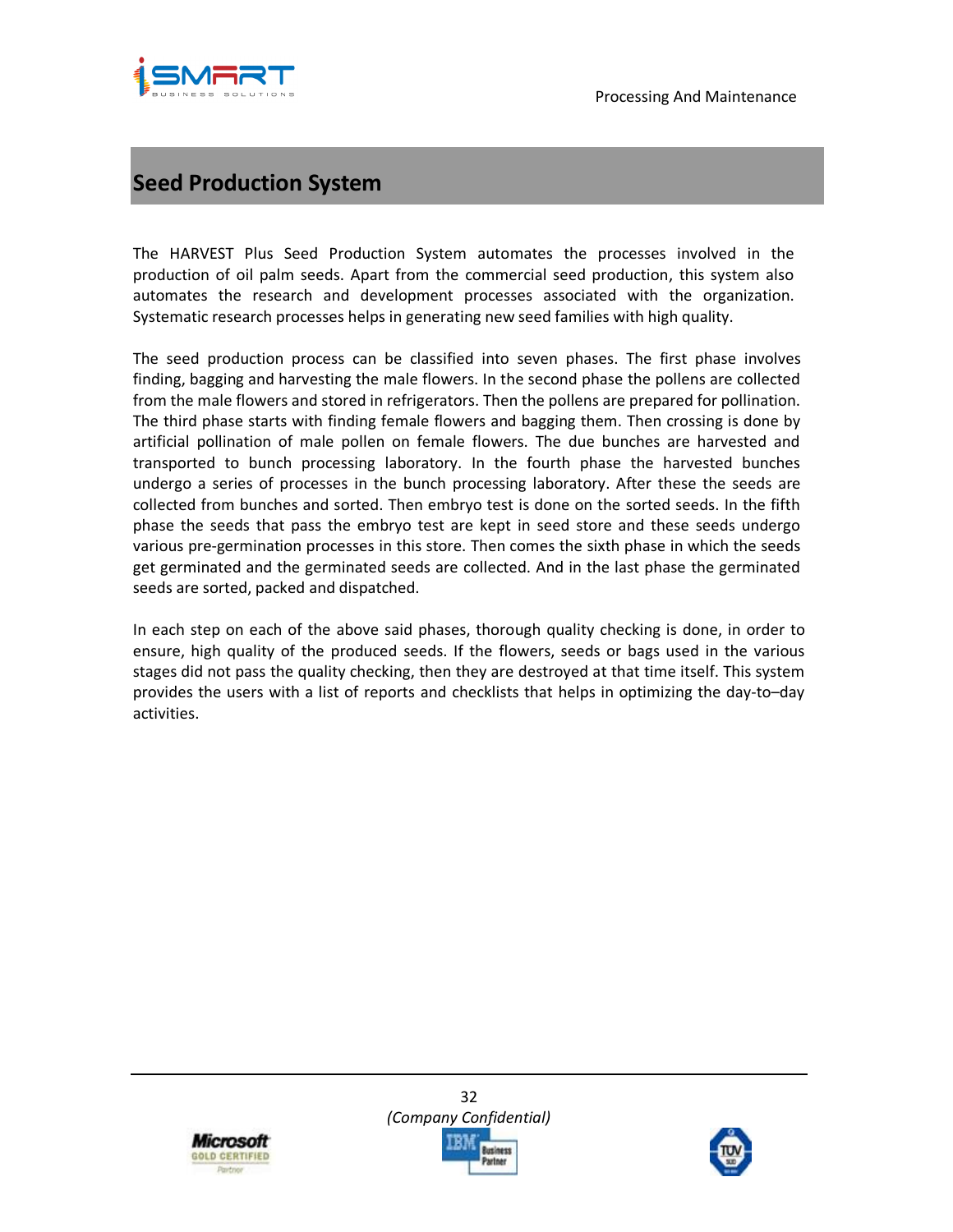

#### **Features of Seed Production System**

The Seed Production system computerizes all the processes that are related to the production of seeds in the company. The main processes in seed production are Pollen Collection, Pollination, Harvesting, Production Planning For Seeds, Germination, and Packing and Dispatching. The features of this system are classified according to the processes. The main features of this system are:

#### **Pollen Collection**

• Male Flower Details

You can keep track of the details of the Pisifera palms and the availability of male flowers yet to blossom in the palm through this system.

• Bagging Bag Administration

Bagging is the process of covering the flowers with bags in order to protect them from getting contaminated from wild pollens. Details of bagged male flowers can be obtained from this system. The quality of the bags, used for the bagging process can be specified through this system. Also the details of the bags issued and received can be maintained through this system.

• Quality Checking

The quality of the bagging done on the male flowers and the details of the flowers destroyed due to poor quality can be identified through this system.

• Harvesting Details

This system facilitates notifying the workers with the list of male flowers that are to be harvested.

• Pollen Extraction Details

The details of the harvested male flowers, pollens collected and sieved pollens can be maintained through this system.



33 *(Company Confidential)* 

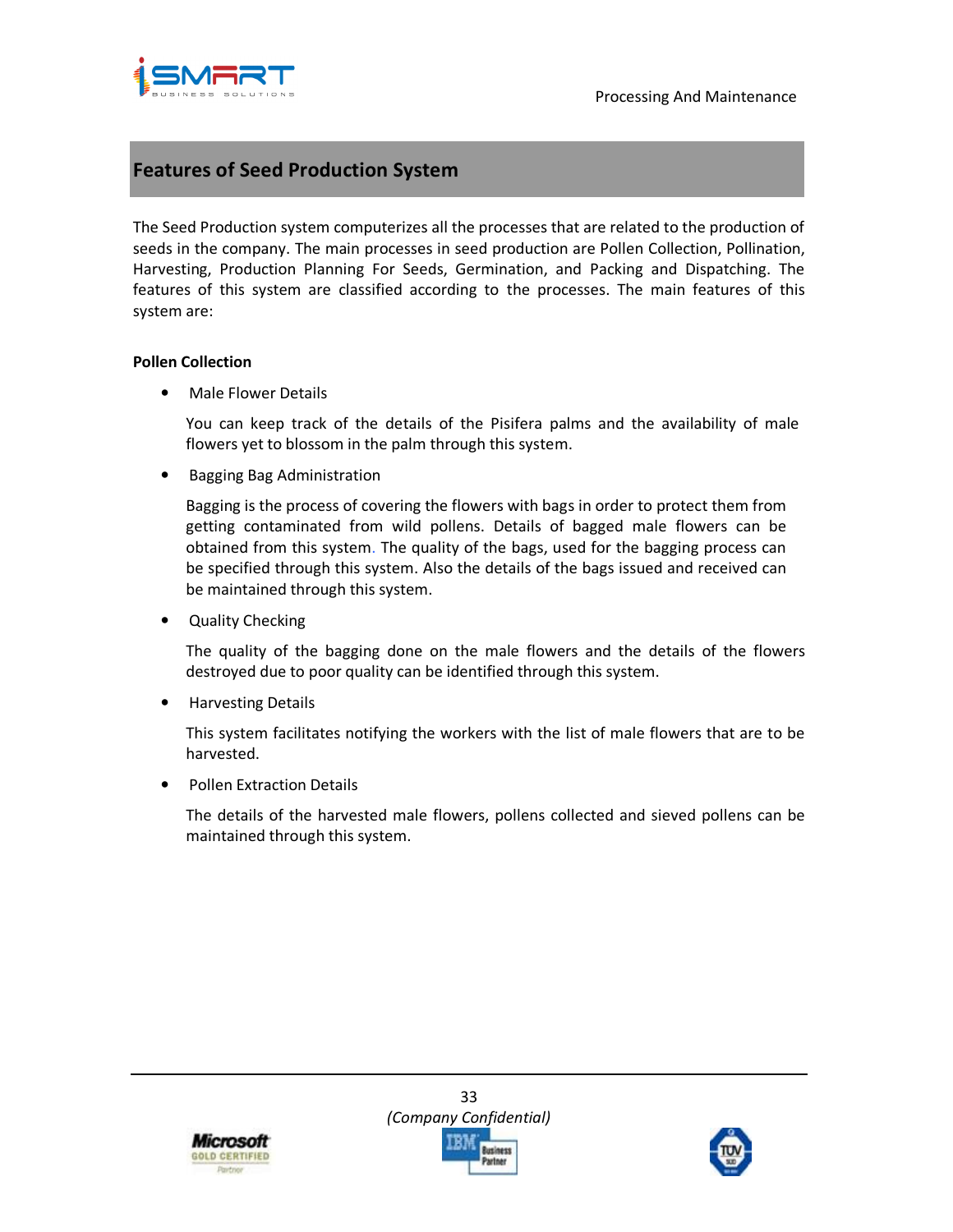

• Viability Checking

This system provides the facility to calculate the viability percentage of the pollen and the moisture content percentage of the pollen collected. These calculations are done on a sample of pollens. The details of the pollens rejected after the viability process is also captured.

 $\triangleright$  The viability percentage is calculated using the formula:

(Total number of live pollen in the sample/ Total number of pollen in the sample) \* 100.

 $\triangleright$  The Moisture content percentage is calculated using the formula:

(Weight of moisture content in pollen sample / Weight of pollen sample) \* 100

• Bottling of Pollen (Barcode for Bottle Numbers)

The pollens that are accepted after the viability test are kept in a bottle and barcodes are given to these bottles. The details of the barcodes assigned to the bottles can be maintained through this system.

• Details of Imported Pollen from other countries

Sometimes the bottles needed for storing the pollens are imported from other places. In such cases the same details can also be updated in the corresponding records.

• Pollen Stock Maintenance

The stock of pollen available each day can be obtained from this system. Also the details of the pollen that come into and go out of the stock are updated on a daily basis.

• Details of Flower Destruction

This system keeps track of the flowers that are destroyed after each stage of pollen collection.

#### **Pollination**

• Female Flower Details

This system facilitates keeping the details of the female flowers that are needed for artificial pollination and seed production.

• Female Flower Bag Administration

Bagging the female flowers is done to avoid natural pollination. Bagged female flower details can be obtained from this system. The quality of the bags, used for the bagging process can be specified through this system. Also the details of the bags issued and received can be maintained through this system.

• Quality Checking



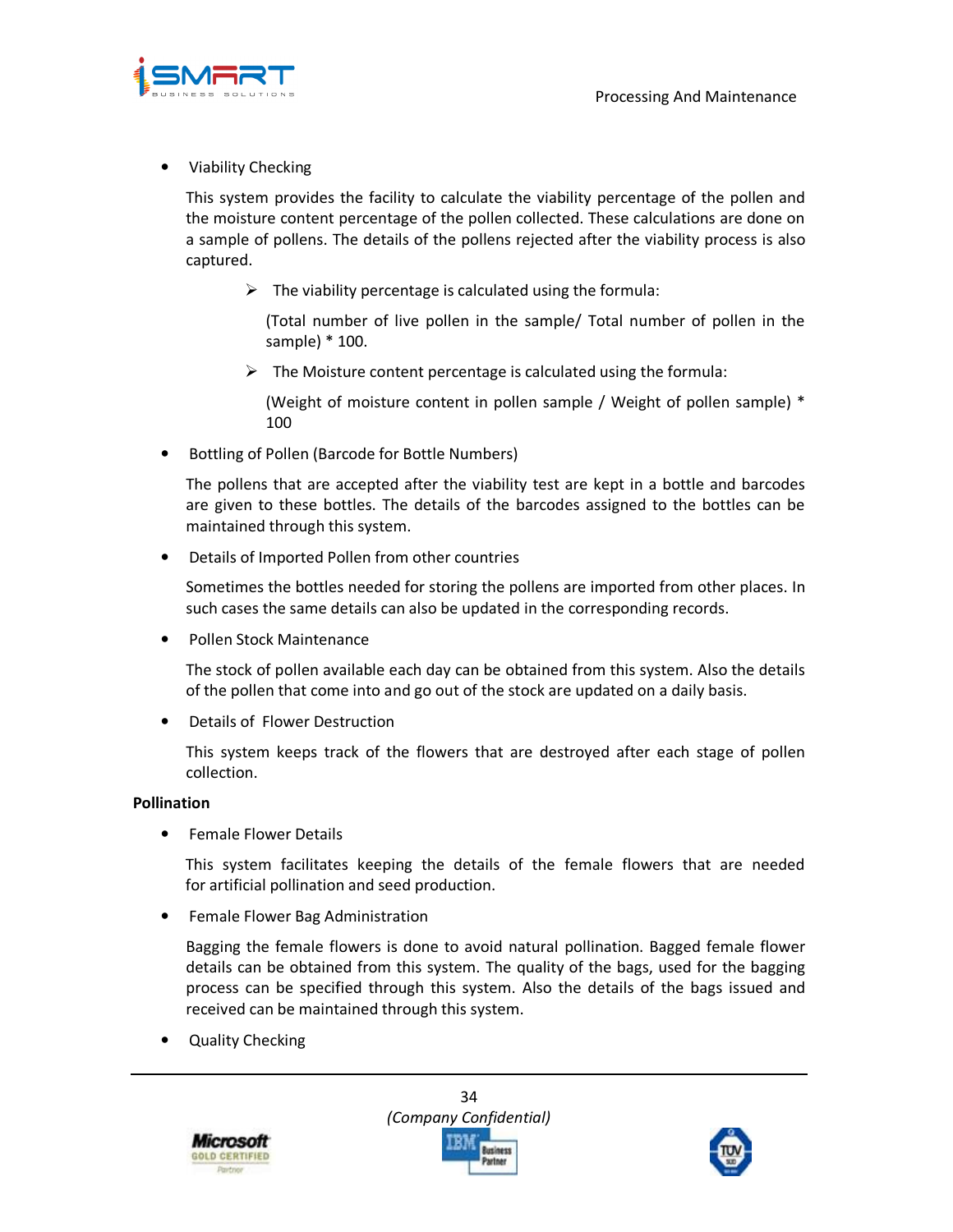

The quality of the bagging done on the female flowers and the details of the flowers destroyed due to poor quality can be identified through this system.

• Matching Process

Matching refers to finding the best suited pollen for a female flower according to the crossing plan. This system provides a list that lists, in detail the female flower and male pollen matching results.

• Pollination Order based on the matching details

This system generates the order for pollination, using the data generated from matching process.

• Pollination Details (implementation of Barcode for Pollination No)

This system generates a label based on the pollination order and these labels are fixed on the female flowers, to identify the pollination done on them.

• Quality Checking On Pollination

This system provides the list of palms to be inspected daily for quality checking, based on the pollination order data.

#### **Bunch Harvesting**

• Harvesting Details of Bunches

This system generates the list of palms to be harvested and issues the order for harvesting.

• Bunch Processing Details(Chopping, Stripping, Depulping, Sorting)

In the bunch Processing Laboratory, the harvested bunches must undergo certain processes such as, chopping, stripping, depulping and sorting, before seed preparation. The daily activity recording at the Bunch Processing Laboratory as well as the details of the incentives for various workers at various stages in the Bunch Processing Laboratory can be maintained in this system.

• Seed Stock Maintenance

The stock of seed available in the store can be obtained from this system. The details of the seeds that come into and go out of the stock are updated on a daily basis. The detailed list of seeds in the store, seeds in the store dark room, seeds in the store heat room, etc. can be viewed in this system. Also this system provides the details of the stock of expired and ready to sale seeds.

#### **Production Planning For Seeds**

• Production Order

This system prepares the production plan for the organization, specifying the quantity of seed to be produced in a year. This includes the quantity of seed to be produced in each working day in the year. Apart from this, another plan is prepared for every



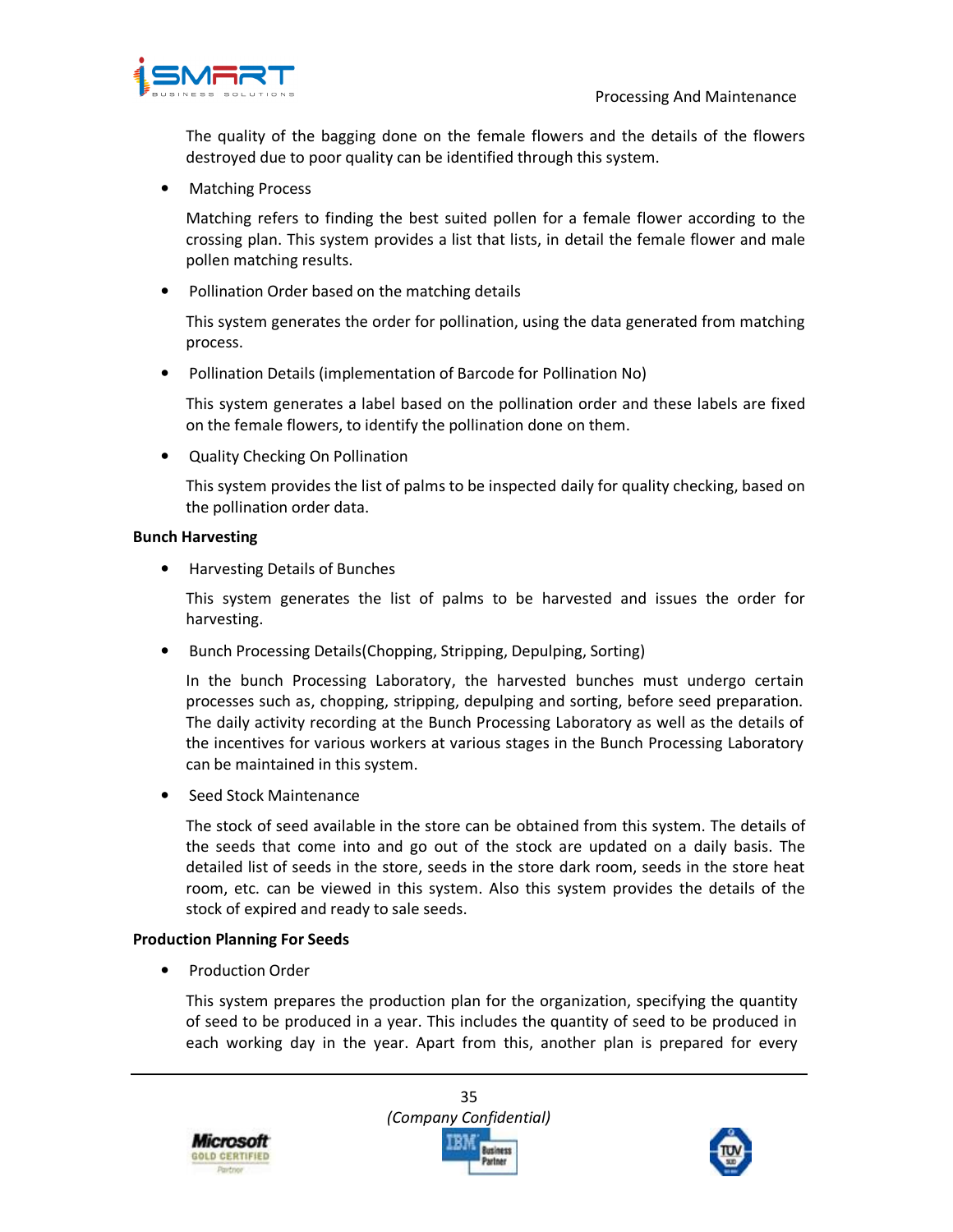

month, which contains the category wise estimation of seed production. According to this plan, the system prepares production order.

#### **Germination**

• Details of various germination processes (Soaking, Fungicide application, Aeration, Heating, Sampling etc.)

This system maintains the details of each process involved in germination. The main processes in germination of seeds are soaking, fungicide application, aeration, heating and sampling. The details of each of these processes done on the seeds can be tracked through this system.

#### **Packing and Dispatching**

- Collection and Selection Process of Seeds
- Packing Details (Implementation of Barcode for Bag Numbers)
- Details of Dispatching

This system maintains the details of the seeds dispatched to the customers according to their requirements. Along this, the acknowledgement card for goods receipt from the customers is also prepared.

• Destruction of Expired Seeds

#### **Main Reports**

Various reports are included in this system to enhance its working. Also reports are incorporated according to the end user requirements. Some of the main reports in this system are:

- Bagging failure report
- Bunch processing report
- Bunch Production Activity Report
- Bunch production summary report
- Category wise seed prod status
- Daily Summary Quality Analysis
- Germination ageing report
- Pollen Stock Reports
- Pollen distribution report
- Pollen Production
- Pollination failure report
- Pollen Harvest summary